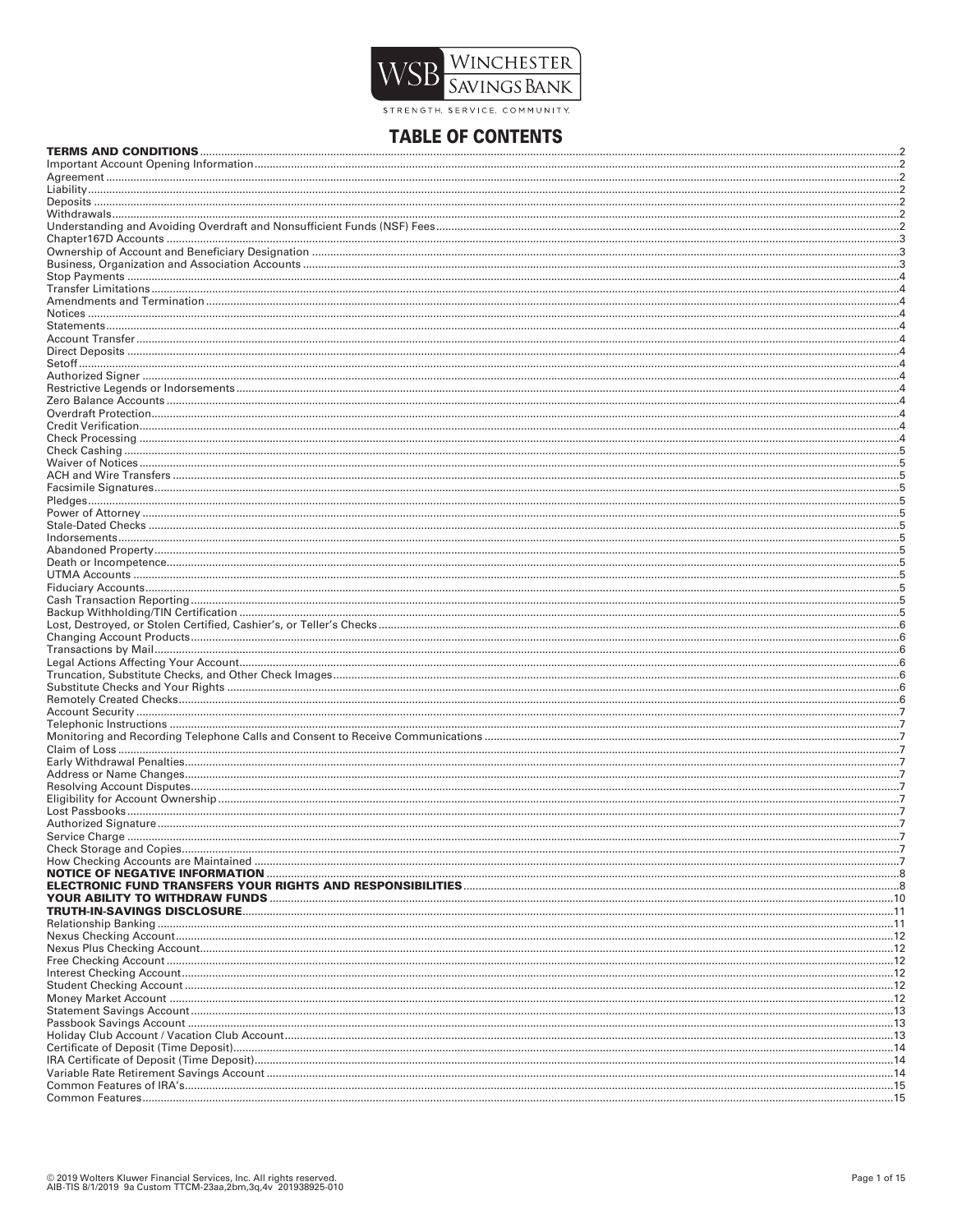

STRENGTH SERVICE COMMUNITY

# **UNDERSTANDING YOUR DEPOSIT ACCOUNT TERMS AND CONDITIONS**

**IMPORTANT ACCOUNT OPENING INFORMATION** - Federal law requires us to obtain sufficient information to verify your identity. You may be asked several<br>questions and to provide one or more forms of identification to fulfill t information you provide is protected by our privacy policy and federal law.

**AGREEMENT** - This document, along with any other documents we give you pertaining to your account(s), is a contract that establishes rules which control your<br>account(s) with us. Please read this carefully and retain it fo rules. You will receive a separate Schedule of Service Charges and rate sheet. If you have any questions, please call us.

This agreement is subject to applicable federal laws, the laws of the state of Massachusetts and other applicable rules such as the operating letters of the Federal<br>Reserve Banks and payment processing system rules (except law that governs our relationship with you, however, is too large and complex to be reproduced here. The purpose of this document is to:

(1) summarize some laws that apply to common transactions;

(2) establish rules to cover transactions or events which the law does not regulate;

(3) establish rules for certain transactions or events which the law regulates but permits variation by agreement; and

(4) give you disclosures of some of our policies to which you may be entitled or in which you may be interested.

If any provision of this document is found to be unenforceable according to its terms, all remaining provisions will continue in full force and effect. We may permit some variations from our standard agreement, but we must agree to any variation in writing either on the signature card for your account or in some other document. Nothing in this document is intended to vary our duty to act in good faith and with ordinary care when required by law.

As used in this document the words "we," "our," and "us" mean the financial institution and the words "you" and "your" mean the account holder(s) and anyone<br>else with the authority to deposit, withdraw, or exercise control reference only and will not govern the interpretation of the provisions. Unless it would be inconsistent to do so, words and phrases used in this document should be construed so the singular includes the plural and the plural includes the singular.

LIABILITY - You agree, for yourself (and the person or entity you represent if you sign as a representative of another) to the terms of this account and the Schedule of Service Charges. You authorize us to deduct these charges, without notice to you, directly from the account balance as accrued. You will pay any additional reasonable charges for services you request which are not covered by this agreement.

Each of you also agrees to be jointly and severally (individually) liable for any account shortage resulting from charges or overdrafts, whether caused by you or another with access to this account. This liability is due immediately, and we can deduct any amounts deposited into the account and apply those amounts to the<br>shortage. You have no right to defer payment of this liability

You will be liable for our costs as well as for our reasonable attorneys' fees, to the extent permitted by law, whether incurred as a result of collection or in any other<br>dispute involving your account. This includes, but third party claiming an interest in your account. This also includes any action that you or a third party takes regarding the account that causes us, in good faith, to seek<br>the advice of an attorney, whether or not we beco without notice to you.

**DEPOSITS -** We will give only provisional credit until collection is final for any items, other than cash, we accept for deposit (including items drawn "on us"). Before<br>settlement of any item becomes final, we act only as the right to charge back to your account the amount of any item deposited to your account or cashed for you which was initially paid by the payor bank and which is<br>later returned to us due to an allegedly forged, unauthori which in our judgment justifies reversal of credit. You authorize us to attempt to collect previously returned items without giving you notice, and in attempting to<br>collect we may permit the payor bank to hold an item beyo exchange rate in effect on final collection in U.S. dollars. We are not responsible for transactions by mail or outside depository until we actually record them. We will<br>treat and record all transactions received after our on the next business day that we are open. At our option, we may take an item for collection rather than for deposit. If we accept a third-party check or draft for<br>deposit, we may require any third-party indorsers to verif

#### We may not accept for deposit or cash checks with multiple indorsements unless we can verify the indorsements.

#### **WITHDRAWALS -**

Generally - Unless clearly indicated otherwise on the account records, any of you, acting alone, who signs to open the account or has authority to make withdrawals may withdraw or transfer all or any part of the account balance at any time. Each of you (until we receive written notice to the contrary) authorizes each other person who signs or has authority to make withdrawals to indorse any item payable to you or your order for deposit to this account or any other transaction with us.

Postdated checks - A postdated check is one which bears a date later than the date on which the check is written. We may properly pay and charge your account for a postdated check even though payment was made before the date of the check, unless we have received written notice of the postdating in time to have a reasonable opportunity to act. Because we process checks mechanically, your notice will not be effective and we will not be liable for failing to honor your notice unless it<br>precisely identifies the number, date, amount and payee of

**Checks and withdrawal rules -** If you do not purchase your check blanks from us, you must be certain that we approve the check blanks you purchase. We may<br>refuse any withdrawal or transfer request which you attempt on for limitations on the account until your identity is verified.

Even if we honor a nonconforming request, we are not required to do so later. If you violate the stated transaction limitations (if any), in our discretion we may close your account or reclassify your account as another type of account. If we reclassify your account, your account will be subject to the fees and earnings rules of the new account classification.

If we are presented with an item drawn against your account that would be a "substitute check," as defined by law, but for an error or defect in the item introduced in the substitute check creation process, you agree that we may pay such item.

**Cash withdrawals** - We recommend you take care when making large cash withdrawals because carrying large amounts of cash may pose a danger to your<br>personal safety. As an alternative to making a large cash withdrawal, you withdraw funds in the form of cash.

**Multiple signatures, electronic check conversion, and similar transactions -** An electronic check conversion transaction is a transaction where a check or similar item is converted into an electronic fund transfer as defined in the Electronic Fund Transfers regulation. In these types of transactions the check or similar item is either removed from circulation (truncated) or given back to you. As a result, we have no opportunity to review the signatures or otherwise examine the original<br>check or item. You agree that, as to these or any items as signatures.

**Notice of withdrawal** - We reserve the right to require not less than 7 days' notice in writing before each withdrawal from an interest-bearing account, other than a<br>time deposit or demand deposit, or from any other savin penalty for early withdrawal.

#### **UNDERSTANDING AND AVOIDING OVERDRAFT AND NONSUFFICIENT FUNDS (NSF) FEES -**

Generally - The information in this section is being provided to help you understand what happens if your account is overdrawn. Understanding the concepts of overdrafts and nonsufficient funds (NSF) is important and can help you avoid being assessed fees or charges. This section also provides contractual terms relating to overdrafts and NSF transactions.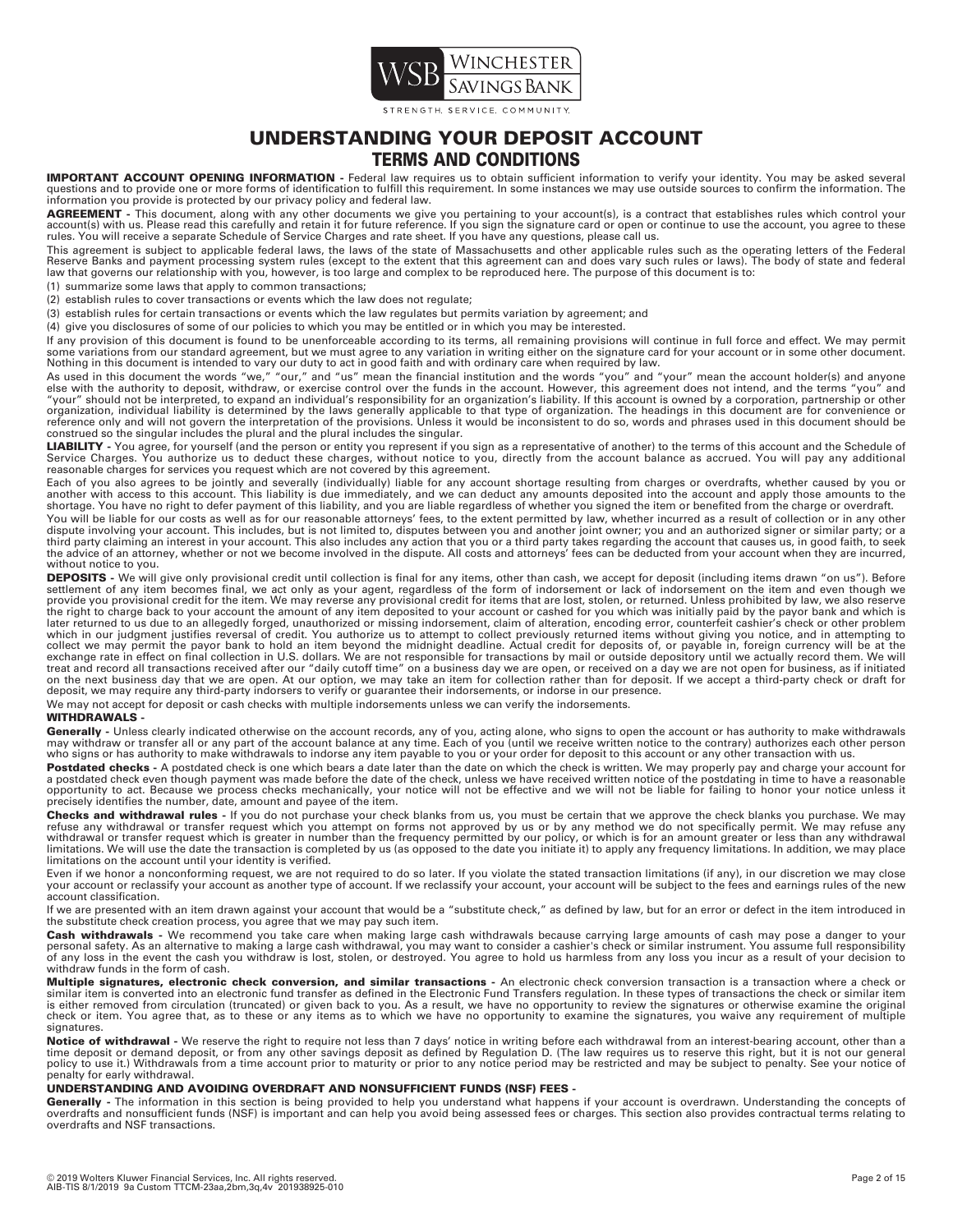An overdrawn account will typically result in you being charged an overdraft fee or an NSF fee. Generally, an overdraft occurs when there is not enough money in<br>your account to pay for a transaction, but we pay (or cover)

**Determining your available balance -** We use the "available balance" method to determine whether your account is overdrawn, that is, whether there is enough<br>money in your account to pay for a transaction. Importantly, you

Your account's actual balance (sometimes called the current balance) only includes transactions that have settled up to that point in time, that is, transactions (deposits and payments) that have posted to your account. The actual balance does not include outstanding transactions (such as checks that have not yet cleared and<br>electronic transactions that have been authorized but whi statement date.

As the name implies, your available balance is calculated based on the money "available" in your account to make payments. In other words, the available balance<br>takes transactions that have been authorized, but not yet set can impact your available balance, read the subsection titled "A temporary debit authorization hold affects your account balance.

**Overdrafts -** You understand that we may, at our discretion, honor withdrawal requests that overdraw your account. However, the fact that we may honor withdrawal requests that overdraw the account balance does not obligate us to do so later. So you can NOT rely on us to pay overdrafts on your account regardless of how frequently or under what circumstances we have paid overdrafts on your account in the past. We can change our practice of paying, or not paying, discretionary<br>overdrafts on your account without notice to you. You can ask u we may charge fees for overdrafts. For consumer accounts, we will not charge fees for overdrafts caused by ATM withdrawals or one-time debit card transactions if<br>you have not opted-in to that service. We may use subsequent overdrafts and overdraft fees.

**Nonsufficient funds (NSF) fees -** If an item drafted by you (such as a check) or a transaction you set up (such as a preauthorized transfer) is presented for payment<br>in an amount that is more than the amount of money avai times a transaction is presented for payment. You agree that we may charge you an NSF fee each time a payment is presented if the amount of money available in<br>your account is not sufficient to cover the payment, regardless

Payment types - Some, but not necessarily all, of the ways you can access the funds in your account include debit card transactions, automated clearing house (ACH) transactions, and check transactions. All these payment types can use different processing systems and some may take more or less time to post. This<br>information is important for a number of reasons. For example, keep help you to know what other transactions might still post against your account. For information about how and when we process these different payment types, see the "Payment order of items" subsection below.

Balance information - Keeping track of your balance is important. You can review your balance in a number of ways including reviewing your periodic statement, reviewing your balance online, accessing your account information by phone, or coming into one of our branches.

**Funds availability -** Knowing when funds you deposit will be made available for withdrawal is another important concept that can help you avoid being assessed<br>fees or charges. Please see our funds availability disclosure accounts to which our funds availability policy disclosure does not apply, you can ask us when you make a deposit when those funds will be available for withdrawal. An item may be returned after the funds from the deposit of that item are made available for withdrawal. In that case, we will reverse the credit of the item. We may<br>determine the amount of available funds in your account determination, the account balance at the subsequent time will determine whether there are insufficient available funds.

**A temporary debit authorization hold affects your account balance -** On debit card purchases, merchants may request a temporary hold on your account for a specified sum of money when the merchant does not know the exact amount of the purchase at the time the card is authorized. The amount of the temporary hold may be more than the actual amount of your purchase. Some common transactions where this occurs involve purchases of gasoline, hotel rooms, or meals at<br>restaurants. When this happens, our processing system cannot determine in some cases, before the adjustment is made. Until the adjustment is made, the amount of funds in your account available for other transactions will be reduced by<br>the amount of the temporary hold. If another transaction i funds in your account if the amount of the hold had been equal to the amount of your purchase.

**Payment order of items -** The order in which items are paid is important if there is not enough money in your account to pay all of the items that are presented. The<br>payment order can affect the number of items overdrawn account, we are providing you with the following information regarding how we process those items.

Our policy is to process items in the order they are received.

If a check, item or transaction is presented without sufficient funds in your account to pay it, you will be charged an NSF or overdraft fee according to our NSF or<br>overdraft fee policy. We will not charge you a fee for pa debit card transactions, if applicable. We encourage you to make careful records and practice good account management. This will help you to avoid creating items without sufficient funds and potentially incurring the resulting fees.

**CHAPTER 167D ACCOUNTS -** Except as indicated below, we do not intend to subject your account to (i) a service, maintenance or similar charge, (ii) a minimum balance requirement, (iii) a charge for a check, deposit or withdrawal, or (iv) a fee for the initial order or subsequent refills of the basic line of checks offered by us if<br>you qualify for the minor or senior citizen fee accordance with our published service charge schedule, including stop payment orders, wire transfers, certified or bank checks, money orders and deposit items returned, transactions at electronic branches and through other electronic devices, and services not directly associated with the deposit, withdrawal or transfer of<br>funds from any such account; and we may assess you a reas transaction on the account (as permitted by law).

**OWNERSHIP OF ACCOUNT AND BENEFICIARY DESIGNATION** - These rules apply to this account depending on the form of ownership and beneficiary<br>designation, if any, specified on the account records. We reserve the right to refus representations as to the appropriateness or effect of the ownership and beneficiary designations, except as they determine to whom we pay the account funds. **Individual Account -** is an account in the name of one person.

**Joint Account - With Survivorship (And Not As Tenants In Common) -** is an account in the name of two or more persons. Each of you intend that when you die the balance in the account (subject to any previous pledge to which we have agreed) will belong to the survivor(s). If two or more of you survive, you will own the balance in the account as joint tenants with survivorship and not as tenants in common.

**Joint Accounts Opened With Only One Signature -** As a matter of convenience to you, we may allow one of you to establish a joint account on the basis of your signature alone. We will ask the person who is establishing the joint account to provide certain preliminary information about the absent co-owner ("co-owner") and to have the co-owner sign and return the account signature card(s). The person establishing the account agrees to indemnify us against any and all losses arising from or in any way related to our opening the joint account without the signature of the co-owner. In addition, we reserve the right to refuse to pay or honor checks and<br>other orders of withdrawal signed by the co-owner if that requesting a debit card or ATM card or by transacting any other business whatsoever on the joint account, the co-owner agrees to be bound by these terms and<br>conditions, as well as any other applicable agreements. We may at requirements we have imposed within a reasonable time.

**Unwritten Trusts:** Also known as Totten Trusts. This type of account may be set up by one or two trustees, for the benefit of up to four named beneficiaries. The<br>trustee(s) are the owner(s) of the funds in the account and bank claims, to the surviving beneficiary(ies) in equal shares. The Bank must have written instructions from all surviving beneficiaries and death certificates for any<br>deceased beneficiary before any funds will be distribu able to be present in a Bank branch, the Bank will accept a properly notarized letter directing distribution of that beneficiary's share of the funds. Winchester Savings Bank is not obligated to notify the beneficiary(ies) of any trustee's death or of the existence of the account. Unclaimed funds will be deemed abandoned property and<br>escheated to the Commonwealth of Massachusetts in accord

**BUSINESS, ORGANIZATION AND ASSOCIATION ACCOUNTS** - You represent that you have the authority to open and conduct business on this account on<br>behalf of the entity. We may require the governing body of the entity opening th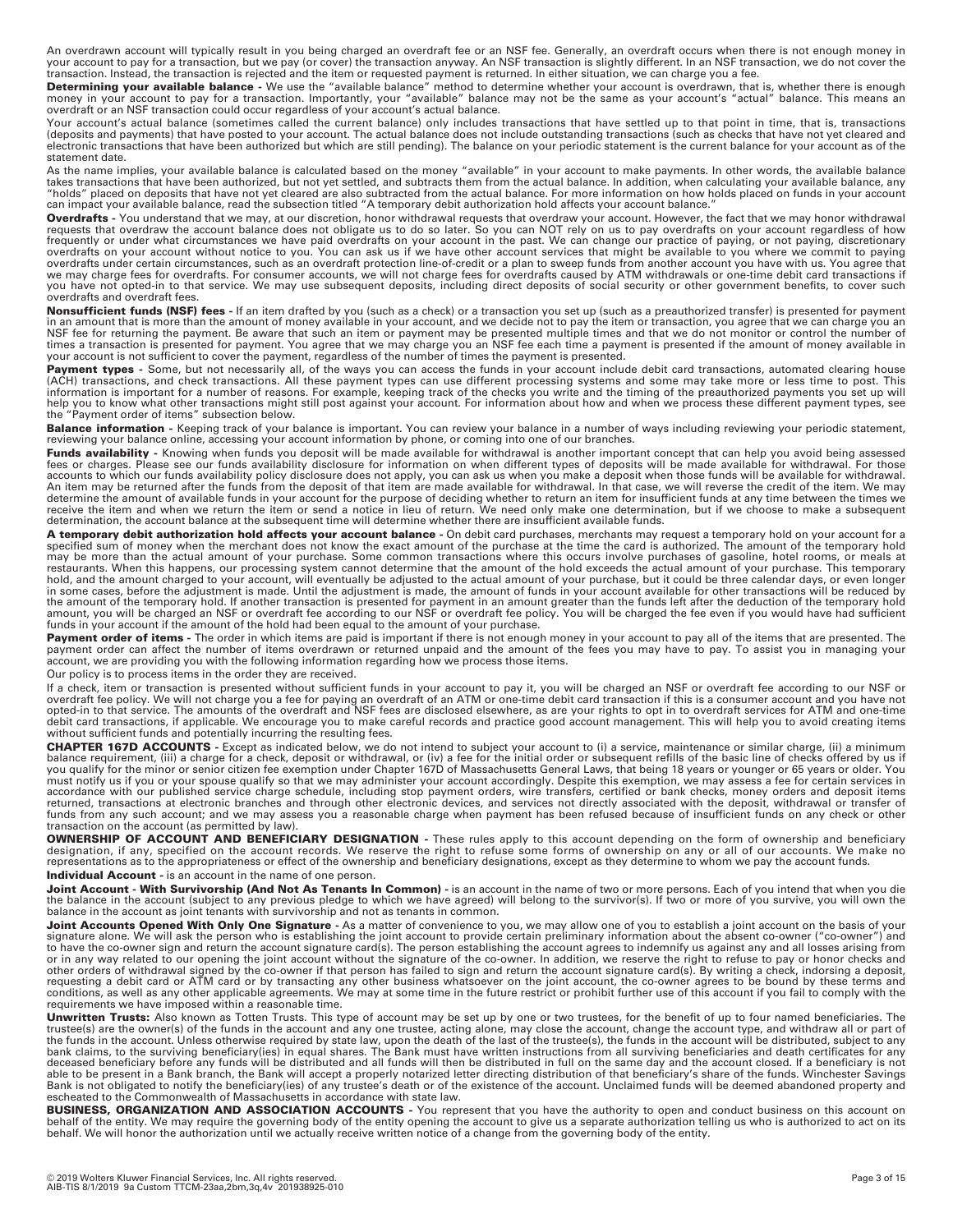**STOP PAYMENTS -** The rules in this section cover stopping payment of items such as checks and drafts. Rules for stopping payment of other types of transfers of funds, such as consumer electronic fund transfers, may be established by law or our policy. If we have not disclosed these rules to you elsewhere, you may ask us about those rules.

We may accept an order to stop payment on any item from any one of you. You must make any stop-payment order in the manner required by law and we must<br>receive it in time to give us a reasonable opportunity to act on it bef order will not be effective and we will not be responsible for failure to stop payment.

You may stop payment on any item drawn on your account whether you sign the item or not. Generally, if your stop-payment order is given to us in writing it is<br>effective for six months. Your order will lapse after that time obligated to notify you when a stop-payment order expires.

If you stop payment on an item and we incur any damages or expenses because of the stop payment, you agree to indemnify us for those damages or expenses, including attorneys' fees. You assign to us all rights against the payee or any other holder of the item. You agree to cooperate with us in any legal actions that we may take against such persons. You should be aware that anyone holding the item may be entitled to enforce payment against you despite the stop-payment order.

**TRANSFER LIMITATIONS -** For money market accounts you may make up to ten transfers or withdrawals by means of a preauthorized transfer to a third party or by check, debit card, or similar order per monthly statement cycle. For statement savings accounts you may make up to ten transfers or withdrawals by means of a preauthorized transfer to a third party or by debit card or similar order per monthly statement cycle. A preauthorized transfer includes any arrangement with us to pay<br>a third party from your account at (a) a predetermined payments that may be made directly to you, directly to us for amounts you owe us, or transfers to other accounts you have with us.

**AMENDMENTS AND TERMINATION -** We may change any term of this agreement. Rules governing changes in interest rates are provided separately in the Truthin-Savings disclosure or in another document. For other changes, we will give you reasonable notice in writing or by any other method permitted by law. We may also close this account at any time upon reasonable notice to you and tender of the account balance personally or by mail. Items presented for payment after the account is<br>closed may be dishonored. When you close your account, reasonable for us to give you notice after the change or account closure becomes effective. For instance, if we suspect fraudulent activity with respect to your account,<br>we might immediately freeze or close your account an your account after the effective date of the change, you have agreed to the new term(s).

**NOTICES -** Any written notice you give us is effective when we actually receive it, and it must be given to us according to the specific delivery instructions provided<br>elsewhere, if any. We must receive it in time to have it is deposited in the United States Mail with proper postage and addressed to your mailing address we have on file. Notice to any of you is notice to all of you.

**STATEMENTS - Your duty to report unauthorized signatures, alterations and forgeries - You must examine your statement of account with "reasonable** promptness." If you discover (or reasonably should have discovered) any unauthorized signatures or alterations, you must promptly notify us of the relevant facts. If you fail to do either of these duties, you will have to either share the loss with us, or bear the loss entirely yourself. The loss could be not only with respect to items on<br>the statement but other items with unauthorized

You agree that the time you have to examine your statement and report to us will depend on the circumstances, but will not, in any circumstance, exceed a total of 30 days from when the statement is first sent or made available to you.

You further agree that if you fail to report any unauthorized signatures, alterations or forgeries in your account within 60 days of when we first send or make the statement available, you cannot assert a claim against us on any items in that statement, and as between you and us the loss will be entirely yours. This 60-day limitation is without regard to whether we used ordinary care. The limitation in this paragraph is in addition to that contained in the first paragraph of this section.

**Your duty to report other errors or problems** - In addition to your duty to review your statements for unauthorized signatures, alterations and forgeries, you<br>agree to examine your statement with reasonable promptness for not exceed 60 days. Failure to examine your statement and items and report any errors to us within 60 days of when we first send or make the statement available precludes you from asserting a claim against us for any errors on items identified in that statement and as between you and us the loss will be entirely yours.

**Errors relating to electronic fund transfers or substitute checks** - For information on errors relating to electronic fund transfers (e.g., on-line, mobile, debit<br>card or ATM transactions) refer to your Electronic Fund Tr

**Duty to notify if statement not received -** You agree to immediately notify us if you do not receive your statement by the date you normally expect to receive it.<br>Not receiving your statement in a timely manner is a sign Not receiving your statement in a timely manner is a sign that there may be an issue with your account, such as possible fraud or identity theft.

**ACCOUNT TRANSFER -** This account may not be transferred or assigned without our prior written consent and is only transferable or assignable on the books of the Bank.

**DIRECT DEPOSITS -** If we are required for any reason to reimburse the federal government for all or any portion of a benefit payment that was directly deposited into your account, you authorize us to deduct the amount of our liability to the federal government from the account or from any other account you have with us,<br>without prior notice and at any time, except as prohibited by

**SETOFF -** We may (without prior notice and when permitted by law) set off the funds in this account against any due and payable debt any of you owe us now or in<br>the future. If this account is owned by one or more of you a payable debt will be the full amount we have demanded, as entitled under the terms of the note, and this amount may include any portion of the balance for which we have properly accelerated the due date.

This right of setoff does not apply to this account if prohibited by law. For example, the right of setoff does not apply to this account if: (a) it is an Individual Retirement Account or similar tax-deferred account, or (b) the debt is created by a consumer credit transaction under a credit card plan (but this does not affect our rights under<br>any consensual security interest), or (c) the debtor' of setoff.

**AUTHORIZED SIGNER (Sole Proprietor, or DBA Accounts only)** - A single individual is the owner. The authorized signer is merely designated to conduct<br>transactions on the owner's behalf. The owner does not give up any right the owner or beneficiaries, if any, other than by withdrawing funds from the account. The owner is responsible for any transactions of the authorized signer. We undertake no obligation to monitor transactions to determine that they are on the owner's behalf.

The owner may terminate the authorization at any time, and the authorization is automatically terminated by the death of the owner. However, we may continue to honor the transactions of the authorized signer until: (a) we have received written notice or have actual knowledge of the termination of authority, and (b) we have a reasonable opportunity to act on that notice or knowledge. We may refuse to accept the designation of an authorized signer.

**RESTRICTIVE LEGENDS OR INDORSEMENTS** - The automated processing of the large volume of checks we receive prevents us from inspecting or looking for<br>restrictive legends, restrictive indorsements or other special instructio indorsement or other special instruction placed on checks you write unless we have agreed in writing to the restriction or instruction. Unless we have agreed in writing, we are not responsible for any losses, claims, damages, or expenses that result from your placement of these restrictions or instructions on your checks.<br>Examples of restrictive legends placed on checks are "must

**ZERO BALANCE ACCOUNTS -** Checking, Money Market, Statement Savings, and Passbook Savings accounts will close if the balance is zero for a minimum of 60 consecutive days.

**OVERDRAFT PROTECTION -** Our Overdraft Protection can be used to provide an overdraft line of credit for your checking account. If you have insufficient funds in your checking account and we have approved you for overdraft protection, available funds from your overdraft loan account may automatically be transferred to your<br>checking account in accordance with the terms of our Overdr

Statement savings accounts can also be used to provide overdraft protection for checking accounts. If you have insufficient funds in your checking account and we have approved you for this service, funds from your designated statement savings account will automatically be transferred to your checking account in the amount of<br>the overdraft that otherwise would occur, but only if tho deducted from your statement savings at the time of the transfer. See our separate Schedule of Service Charges for more information.

**CREDIT VERIFICATION -** You agree that we may verify credit and employment history by any necessary means, including requesting preparation of a credit report by a credit reporting agency.

**CHECK PROCESSING -** We process items mechanically by relying solely on the information encoded in magnetic ink along the bottom of the items. This means that we do not individually examine all of your items to determine if the item is properly completed, signed and indorsed or to determine if it contains any information<br>other than what is encoded in magnetic ink. You agree that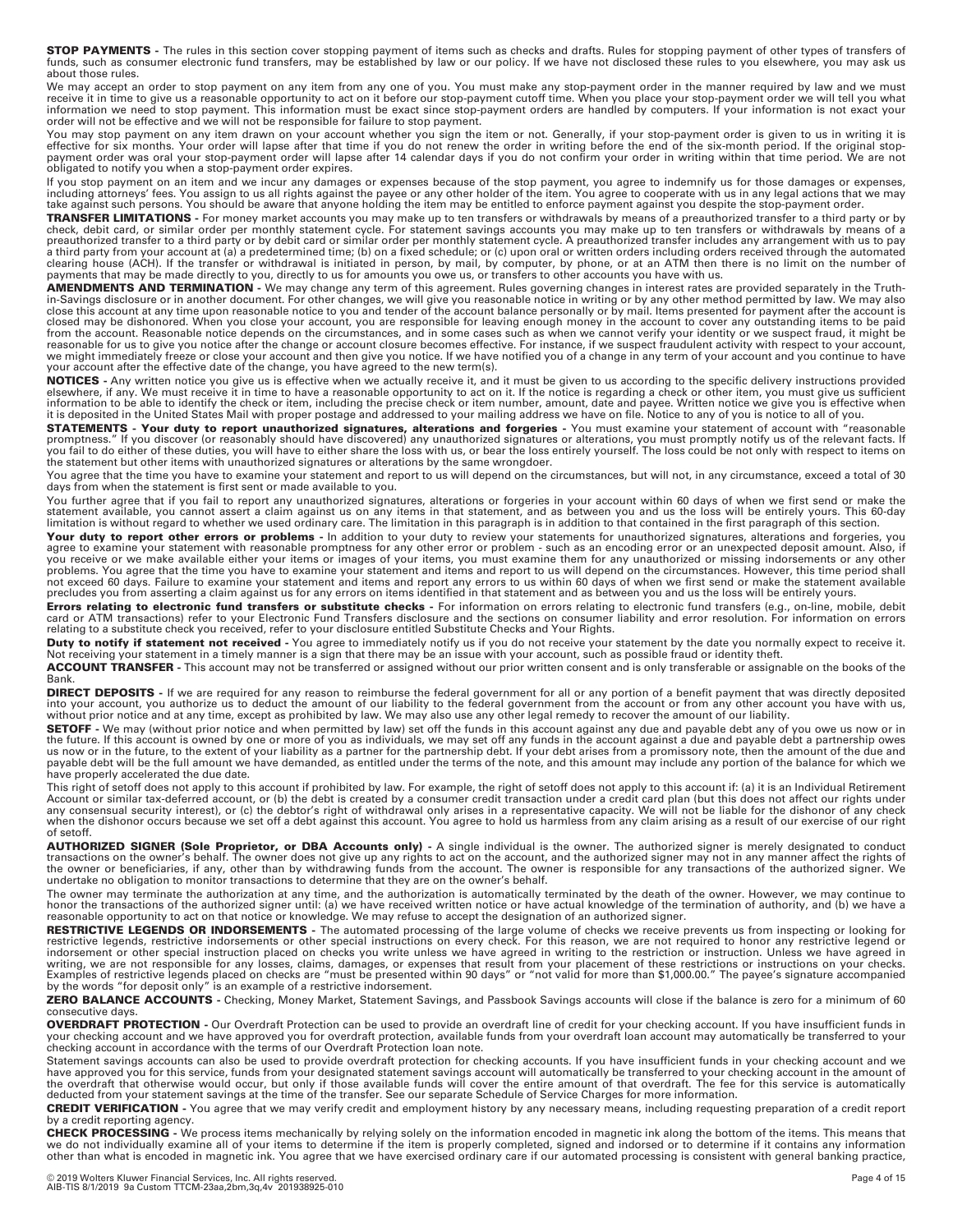even though we do not inspect each item. Because we do not inspect each item, if you write a check to multiple payees, we can properly pay the check regardless of<br>the number of indorsements unless you notify us in writing reasonable opportunity to act on it, and you must tell us the precise date of the check, amount, check number and payee. We are not responsible for any unauthorized signature or alteration that would not be identified by a reasonable inspection of the item. Using an automated process helps us keep costs down for you and all account holders.

**CHECK CASHING** - We may charge a fee for anyone that does not have an account with us who is cashing a check, draft or other instrument written on your<br>account. We may also require reasonable identification to cash such a circumstances and such identification may be documentary or physical and may include collecting a thumbprint or fingerprint.

**WAIVER OF NOTICES -** To the extent permitted by law, you waive any notice of non-payment, dishonor or protest regarding any items credited to or charged against your account. For example, if you deposit an item and it is returned unpaid or we receive a notice of nonpayment, we do not have to notify you unless required by federal Regulation CC or other law.

**ACH AND WIRE TRANSFERS -** This agreement is subject to Article 4A of the Uniform Commercial Code - Fund Transfers as adopted in the state of Massachusetts. If you originate a fund transfer and you identify by name and number a beneficiary financial institution, an intermediary financial institution or a beneficiary, we and every receiving or beneficiary financial institution may rely on the identifying number to make payment. We may rely on the number even if it identifies a financial<br>institution, person or account other than the one named. your account and the party originating such payment will not be considered to have paid the amount so credited. Credit entries may be made by ACH. If we receive a payment order to credit an account you have with us by wire or ACH, we are not required to give you any notice of the payment order or credit.

**FACSIMILE SIGNATURES -** Unless you make advance arrangements with us, we have no obligation to honor facsimile signatures on your checks or other orders. If<br>we do agree to honor items containing facsimile signatures, you facsimile signature is being or has been misused.

PLEDGES - Each owner of this account may pledge all or any part of the funds in it for any purpose to which we agree. Any pledge of this account must first be satisfied before the rights of any surviving account owner or account beneficiary become effective. For example, if an account has two owners and one of the owners<br>pledges the account (i.e., uses it to secure a debt) and t (2) the debt may be satisfied with the funds in this account.

**POWER OF ATTORNEY** - You may wish to appoint an agent to conduct transactions on your behalf. (We, however, have no duty or agreement whatsoever to<br>monitor or insure that the acts of the agent are for your benefit.) This "durable," it is revoked when you become incompetent. We may continue to honor the transactions of the agent until: (a) we have received written notice or have actual knowledge of the termination of the authority or the death of an owner, and (b) we have had a reasonable opportunity to act on that notice or knowledge. You agree not to hold us responsible for any loss or damage you may incur as a result of our following instructions given by an agent acting under a valid power of attorney.

**STALE-DATED CHECKS** - We are not obligated to, but may at our option, pay a check, other than a certified check, presented for payment more than six months<br>after its date. If you do not want us to pay a stale-dated check, **INDORSEMENTS -** We may accept for deposit any item payable to you or your order, even if they are not indorsed by you. We may give cash back to any one of you.<br>We may supply any missing indorsement(s) for any item we acce

To ensure that your check or share draft is processed without delay, you must indorse it (sign it on the back) in a specific area. Your entire indorsement (whether a<br>signature or a stamp) along with any other indorsement i

As you look at the front of a check, the "trailing edge" is the left edge. When you flip the check over, be sure to keep all indorsement information within 11/2" of that edge.



It is important that you confine the indorsement information to this area since the remaining blank space will be used by others in the processing of the check to place<br>additional needed indorsements and information. You a occurs because your indorsement, another indorsement or information you have printed on the back of the check obscures our indorsement.

These indorsement guidelines apply to both personal and business checks.

**ABANDONED PROPERTY** - The law establishes procedures under which abandoned property must be surrendered to the state. (We may have our own rules<br>regarding dormant accounts, and if we charge a fee for dormant accounts it w abandoned if you have not had any activity or communication with us regarding your account over a period of years. Ask us if you want further information about the period of time or type of activity that will prevent your account from being abandoned. If your funds are surrendered to the state, you may be able to reclaim them, but<br>your claim must be presented to the state. Once your

**DEATH OR INCOMPETENCE** - You agree to notify us promptly if any person with a right to withdraw funds from your account(s) dies or is adjudicated (determined by the appropriate official) incompetent. We may continue to honor your checks, items, and instructions until: (a) we know of your death or adjudication of<br>incompetence, and (b) we have had a reasonable opportunity to act death or adjudication of incompetence for up to ten (10) days after your death or adjudication of incompetence unless ordered to stop payment by someone claiming an interest in the account.

**UTMA ACCOUNTS -** Under the Uniform Transfers to Minors Act, the funds in the account are owned by the child who has unconditional use of the account when he or she reaches the age of majority. Before that time, the account may be accessed only by the custodian (or successor custodian), and the funds must be used for the benefit of the child. We, however, have no duty or agreement whatsoever to monitor or insure that the acts of the custodian (or successor custodian) are for the child's<br>benefit. We are not responsible to monitor age or eli responsibility to properly distribute the funds in the account upon the minor's death or attainment of the age of majority. For this type of account, the child's SSN/TIN is used for the Backup Withholding Certification.

FIDUCIARY ACCOUNTS - Accounts may be opened by a person acting in a fiduciary capacity. A fiduciary is someone who is appointed to act on behalf of and for the benefit of another. We are not responsible for the actions of a fiduciary, including the misuse of funds. This account may be opened and maintained by a person or persons named as a trustee under a written trust agreement, or as executors, administrators, or conservators under court orders. You understand that by merely<br>opening such an account, we are not acting in the capacity of a of the trust or letters.

**CASH TRANSACTION REPORTING** - To help law enforcement agencies detect illegal activities, the law requires all financial institutions to gather and report<br>information on some types of cash transactions. If the information If you have any questions regarding these rules, please contact your local Internal Revenue Service office.

**BACKUP WITHHOLDING/TIN CERTIFICATION -** Federal tax law requires us to report interest payments we make to you of \$10 or more in a year, and to include your taxpayer identification number (TIN) on the report. Interest includes dividends, interest and bonus payments for purposes of this rule. Therefore, we require you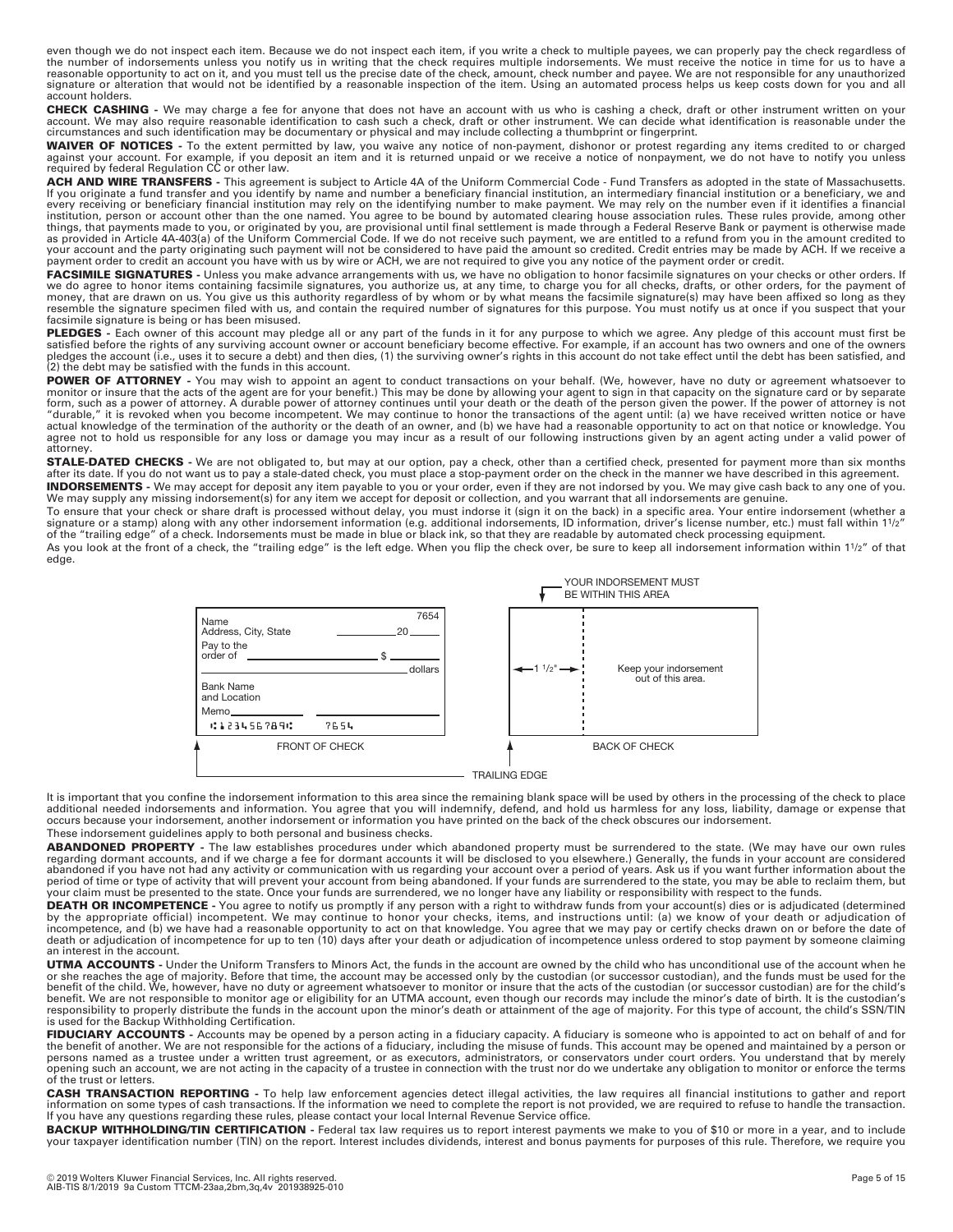to provide us with your TIN and to certify that it is correct. The TIN is either a social security number (SSN) or an employer identification number (EIN). For most<br>organization or business accounts other than sole proprie appropriate TINs for various other types of accounts are:

#### Account type - TIN

Individual - SSN of the individual.

Joint Account - SSN of the owner named first on the account.

Uniform Gift/Transfer to Minor - SSN of the minor.

Informal (Revocable) Trust - SSN of the owner.

In some circumstances, federal law requires us to withhold and pay to the IRS a percentage of the interest that is earned on funds in your accounts. This is known as<br>backup withholding. We will not have to withhold interes or that you underreported your interest income. If you do not have a TIN, we may defer backup withholding if you certify that you do not have a TIN but have applied for one. However, we must begin backup withholding if you do not supply us with a certified TIN within 60 days. If you do not have a TIN because you are a foreign<br>person (either an individual who is a nonresident alien or corporations, organizations exempt from tax under Section 501(a), and an individual retirement plan or a custodial account under Section 403(b)(7). If you do not<br>supply us with the appropriate TIN, we may refuse to open yo

**LOST, DESTROYED, OR STOLEN CERTIFIED, CASHIER'S, OR TELLER'S CHECKS -** Under some circumstances you may be able to assert a claim for the amount of a lost, destroyed, or stolen certified, cashier's or teller's check. To assert the claim: (a) you must be the remitter (or drawer of a certified check) or payee of<br>the check, (b) we must receive notice from you d the notice in time for us to have a reasonable opportunity to act on it, and (d) you must give us a declaration (in a form we require) of your loss with respect to the check. You can ask us for a declaration form. Even if all of these conditions are met, your claim may not be immediately enforceable. We may pay the check until the<br>ninetieth day after the date of the check (or date of acc check or date of acceptance, and the conditions listed above have been met. If we have not already paid the check, on the day your claim is enforceable we become<br>obligated to pay you the amount of the check. We will issue

At our option, we may pay you the amount of the check before your claim becomes enforceable. However, we will require you to agree to indemnify us for any losses we might suffer. This means that if the check is presented after we pay your claim, and we pay the check, you are responsible to cover our losses. We may require you to provide a surety bond to assure that you can pay us if we suffer a loss.

**CHANGING ACCOUNT PRODUCTS -** We may change your account to another product offered by us at any time by giving you notice that your account will be changed to another product on a specified date. If your account is a time account, the change will not occur before the next maturity date of your account. If you do not close your account before the date specified in the notice, we may change your account to that other product on the date specified in the notice.

**TRANSACTIONS BY MAIL -** You may deposit checks or drafts by mail. You should indorse the item being sent through the mail with the words "For Deposit Only" and should include your correct account number underneath to ensure the item is credited to the correct account. You should use the pre-encoded deposit slips found in your checkbook. If you do not use your deposit slip or provide us with instructions indicating how or where the item should be credited, we may apply it to any<br>account or any loan balance you have with us or we may retu received the item. Do not send cash through the mail for deposit.

**LEGAL ACTIONS AFFECTING YOUR ACCOUNT** - If we are served with a subpoena, restraining order, writ of attachment or execution, levy, garnishment, search<br>warrant, or similar order relating to your account (termed "legal act assets in the account and not allow any payments out of the account until a final court determination regarding the legal action. We may do these things even if the legal action involves less than all of you. In these cases, we will not have any liability to you if there are insufficient funds to pay your items because we have<br>withdrawn funds from your account or in any way restricted any legal action (including, without limitation, attorneys' fees and our internal expenses) may be charged against your account. The list of fees applicable to your account(s) provided elsewhere may specify additional fees that we may charge for certain legal actions.

**TRUNCATION, SUBSTITUTE CHECKS, AND OTHER CHECK IMAGES -** If you truncate an original check and create a substitute check, or other paper or electronic image of the original check, you warrant that no one will be asked to make payment on the original check, a substitute check or any other electronic or paper<br>image, if the payment obligation relating to the orig checks that have not previously been warranted by a bank or other financial institution in conformance with the Check 21 Act. Unless specifically stated in a separate agreement between you and us, we do not have to accept any other electronic or paper image of an original check.

**SUBSTITUTE CHECKS AND YOUR RIGHTS -** *This section only applies to substitute checks on consumer accounts at this Bank. This does not apply to checks drawn on credit card accounts or home equity line of credit accounts.*

### **What is a substitute check?**

To make check processing faster, federal law permits banks to replace original checks with "substitute checks." These checks are similar in size to original checks with a slightly reduced image of the front and back of the original check. The front of a substitute check states: "This is a legal copy of your check. You can use it the<br>same way you would use the original check." You may

Some or all of the checks that you receive back from us may be substitute checks. This notice describes rights you have when you receive substitute checks from us. The rights in this notice do not apply to original checks or to electronic debits to your account. However, you have rights under other law with respect to those transactions.

#### **What are my rights regarding substitute checks?**

In certain cases, federal law provides a special procedure that allows you to request a refund for losses you suffer if a substitute check is posted to your account<br>.(for example, if you think that we withdrew the wrong am The losses you may attempt to recover under this procedure may include the amount that was withdrawn from your account and fees that were charged as a result of the withdrawal (for example, bounced check fees).

The amount of your refund under this procedure is limited to the amount of your loss or the amount of the substitute check, whichever is less. You also are entitled to interest on the amount of your refund if your account is an interest-bearing account. If your loss exceeds the amount of the substitute check, you may be able to recover additional amounts under other law.

If you use this procedure, you may receive up to \$2,500 of your refund (plus interest if your account earns interest) within 10 business days after we received your claim and the remainder of your refund (plus interest if your account earns interest) not later than 45 calendar days after we received your claim.

We may reverse the refund (including any interest on the refund) if we later are able to demonstrate that the substitute check was correctly posted to your account. **How do I make a claim for a refund?** 

If you believe that you have suffered a loss relating to a substitute check that you received and that was posted to your account, please contact: our Deposit Operations Department at 781-729-2130

You must contact us within 40 calendar days of the date that we mailed (or otherwise delivered by a means to which you agreed) the substitute check in question or the account statement showing that the substitute check was posted to your account, whichever is later. We will extend this time period if you were not able to make a timely claim because of extraordinary circumstances.

Your claim must include —

- A description of why you have suffered a loss (for example, you think the amount withdrawn was incorrect);
- An estimate of the amount of your loss;
- An explanation of why the substitute check you received is insufficient to confirm that you suffered a loss; and
- A copy of the substitute check and/or the following information to help us identify the substitute check: the check number, the name of the person to whom you wrote the check, and the amount of the check.

REMOTELY CREATED CHECKS - Like any standard check or draft, a remotely created check (sometimes called a telecheck, preauthorized draft or demand draft) is a check or draft that can be used to withdraw money from an account. Unlike a typical check or draft, however, a remotely created check is not issued by the paying bank and does not contain the signature of the account owner (or a signature purported to be the signature of the account owner). In place of a signature, the check<br>usually has a statement that the owner authorized the che

You warrant and agree to the following for every remotely created check we receive from you for deposit or collection: (1) you have received express and verifiable authorization to create the check in the amount and to the payee that appears on the check; (2) you will maintain proof of the authorization for at least 2 years from the<br>date of the authorization, and supply us the proof returned. We may take funds from your account to pay the amount you owe us, and if there are insufficient funds in your account, you still owe us the remaining balance.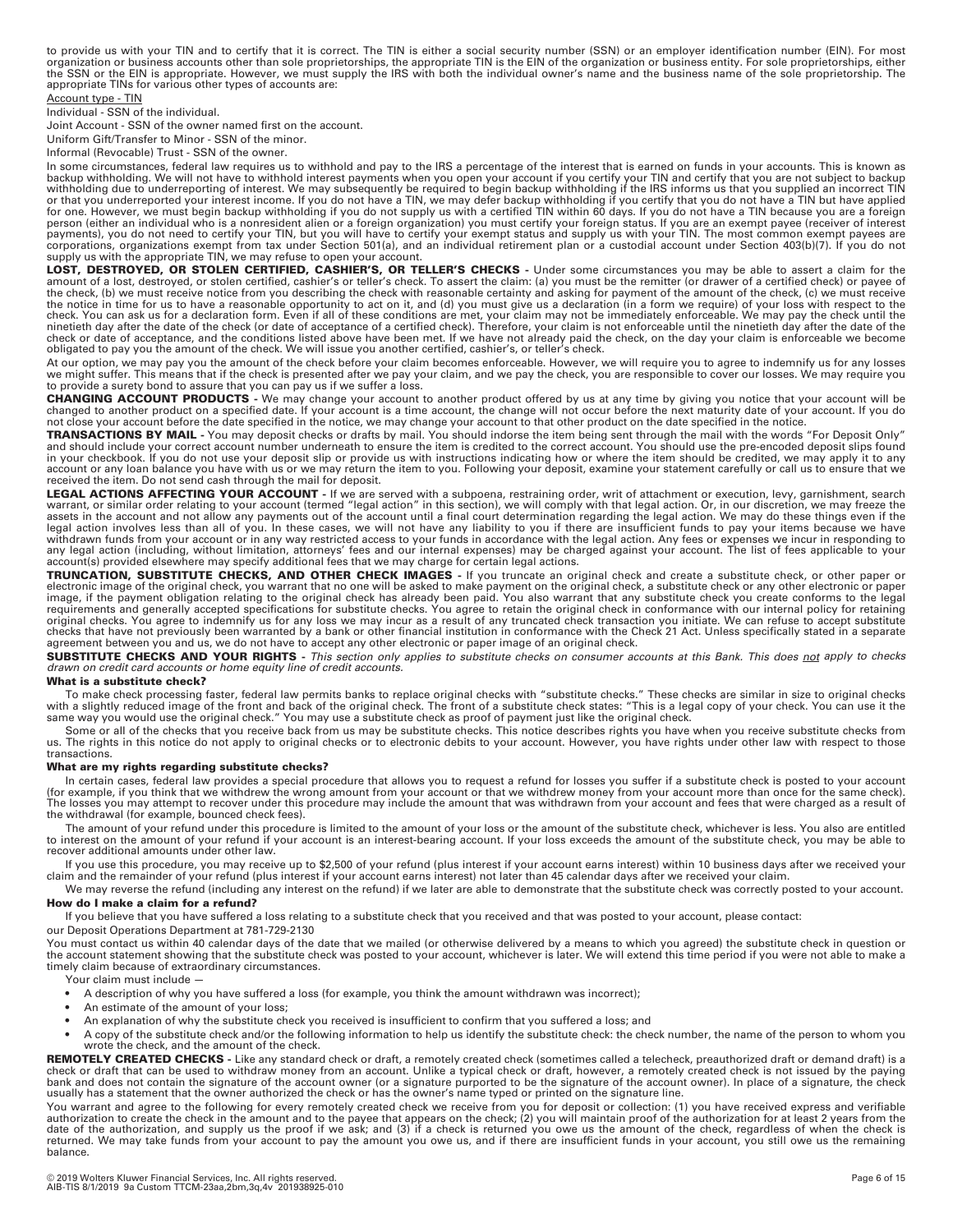#### **ACCOUNT SECURITY -**

Duty to protect account information and methods of access - It is your responsibility to protect the account number(s) and access device(s) (e.g., an ATM card, point-of-sale card and/or PIN) for your account(s). Do not discuss, compare, or share information about your account number(s) or access device(s) with anyone unless<br>you are willing to give them full use of your money. Che number or access device could use it to withdraw money from your account, with or without your permission.

Positive pay and other fraud prevention services - Except for consumer electronic fund transfers subject to Regulation E, you agree that if we offer you services appropriate for your account to help identify and limit fraud or other unauthorized transactions against your account, and you reject those services, you will be<br>responsible for any fraudulent or unauthorized transactions transactions if we acted in bad faith or to the extent our negligence contributed to the loss. Such services include positive pay or commercially reasonable security procedures. The positive pay service can help detect and prevent check fraud and is appropriate for account holders that issue: a high volume of checks, a lot of checks to the general public, or checks for large dollar amounts.

**Account numbers -** Thieves can encode your account number on a check which looks and functions like an authorized check and can be used to withdraw money from your account. Your account number can also be used to issue a "remotely created check." Like a typical check, a remotely created check (sometimes called a telecheck, preauthorized draft or demand draft) is a draft or check that can be used to withdraw money from your account. Unlike a typical check or draft, however, a remotely created check is not issued by the paying bank and does not contain the signature of the account owner (or a signature purported to be the signature of the<br>account owner). If you have truly authorized the remotely be made from your account even though you did not contact us directly and order the payment.

**Access devices** - If you furnish your access device and grant actual authority to make transfers to someone who then exceeds that authority, you will be liable for<br>the transfers unless we have been notified that transfers receive regarding transfers by access device.

**Blank checks** - You must also take precaution in safeguarding your blank checks. Notify us at once if you think your blank checks have been lost or stolen. As<br>between you and us, if you are negligent in safeguarding your

**TELEPHONIC INSTRUCTIONS** - Unless required by law or we have agreed otherwise in writing, we are not required to act upon instructions you give us via<br>facsimile transmission or leave by voice mail or on a telephone answer

**MONITORING AND RECORDING TELEPHONE CALLS AND CONSENT TO RECEIVE COMMUNICATIONS - Subject to federal and state law, we may monitor** or record phone calls for security reasons, to maintain a record and to ensure that you receive courteous and efficient service. You consent in advance to any such recording.

To provide you with the best possible service in our ongoing business relationship for your account we may need to contact you about your account from time to time by telephone, text messaging or email. However, we first obtain your consent to contact you about your account in compliance with applicable consumer protection<br>provisions in the federal Telephone Consumer Protection Act o Communications Commission (FCC).

- Your consent is limited to your account, and as authorized by applicable law and regulations.
- Your consent is voluntary and not conditioned on the purchase of any product or service from us.

With the above understandings, you authorize us to contact you regarding your account throughout its existence using any telephone numbers or email addresses that you have previously provided to us by virtue of an existing business relationship or that you may subsequently provide to us.

This consent is regardless of whether the number we use to contact you is assigned to a landline, a paging service, a cellular wireless service, a specialized mobile radio service, other radio common carrier service or any other service for which you may be charged for the call. You further authorize us to contact you through the<br>use of voice, voice mail and text messaging, including t

If necessary, you may change or remove any of the telephone numbers or email addresses at any time using any reasonable means to notify us.

**CLAIM OF LOSS -** The following rules do not apply to a transaction or claim related to a consumer electronic fund transfer governed by Regulation E (e.g., an everyday consumer debit card or ATM transaction). The error resolution procedures for consumer electronic fund transfers can be found in our initial Regulation E<br>disclosure titled, "Electronic Fund Transfers." For other tr unauthorized withdrawal, you agree to cooperate with us in the investigation of the loss, including giving us an affidavit containing whatever reasonable information<br>we require concerning your account, the transaction, and

You agree that you will not waive any rights you have to recover your loss against anyone who is obligated to repay, insure, or otherwise reimburse you for your loss. You will pursue your rights or, at our option, assign them to us so that we may pursue them. Our liability will be reduced by the amount you recover or are entitled to recover from these other sources.

**EARLY WITHDRAWAL PENALTIES (and involuntary withdrawals)** - We may impose early withdrawal penalties on a withdrawal from a time account even if you don't initiate the withdrawal. For instance, the early withdrawal penalty may be imposed if the withdrawal is caused by our setoff against funds in the account or as a<br>result of an attachment or other legal process. We may partial early withdrawal. See the early withdrawal penalties section in this disclosure for additional information.

**ADDRESS OR NAME CHANGES -** You are responsible for notifying us of any change in your address or your name. Unless we agree otherwise, change of address<br>or name must be made in writing. Informing us of your address or nam only by use of the most recent address you have provided to us.

**RESOLVING ACCOUNT DISPUTES** - We may place an administrative hold on the funds in your account (refuse payment or withdrawal of the funds) if it becomes<br>subject to a claim adverse to (1) your own interest; (2) others clai law. The hold may be placed for such period of time as we believe reasonably necessary to allow a legal proceeding to determine the merits of the claim or until we receive evidence satisfactory to us that the dispute has been resolved. We will not be liable for any items that are dishonored as a consequence of placing a hold on funds in your account for these reasons.

### **ELIGIBILITY FOR ACCOUNT OWNERSHIP**

Savings Accounts, Checking Accounts, and Certificates of Deposit (Time Deposit) - These accounts may be held in the name of one, two, three, or four individuals.

**Individual Retirement Accounts and Qualified Plans -** These accounts may be held in the name of one individual or in such other capacity authorized under applicable law.

LOST PASSBOOKS - Notice of the loss or destruction of any passbook shall be given to the Bank by any depositor in order to prevent any fraudulent use thereof by unauthorized persons. A replacement passbook will be issued to you upon receipt of a lost passbook affidavit satisfactory to the Bank or upon compliance with statutory requirements, and thereupon the Bank shall be discharged from all liability on account of the issuance of the original passbook.

**AUTHORIZED SIGNATURE -** Your signature on the Signature Card is your authorized signature. For the payment of funds and for other purposes relating to any account you have with us, we are authorized to recognize your signature but we will not be liable to you for refusing to honor your checks or other signed instructions if we believe in good faith that the signature appearing on such checks or instructions is not genuine.

**SERVICE CHARGE -** If you close your account either by your request, or if your account balance is zero, you are responsible for paying any service charges due. If the service charges cause your account balance to become zero or negative, we reserve the right to close your account without notice.

**CHECK STORAGE AND COPIES -** You agree that you will not receive your canceled checks. We will store your canceled checks or copies of them for a reasonable<br>retention period. You may request copies from us in the manner we your original checks or legibility of any copy we provide.

It is your responsibility to discover and report any error in payment of a check (including unauthorized signatures and check alterations) within specified time periods.<br>In these instances the cancelled checks are treated

**HOW CHECKING ACCOUNTS ARE MAINTAINED -** For internal accounting purposes, consumer and business checking accounts will consist of two sub-accounts;<br>a checking sub-account and a savings sub-account. The Bank may periodical the checking sub-account and the savings sub-account will receive the same interest rate at all times, and your periodic statement will reflect a single blended Annual<br>Percentage Yield ("APY") and APY Earned. This process

————————————————————————————————————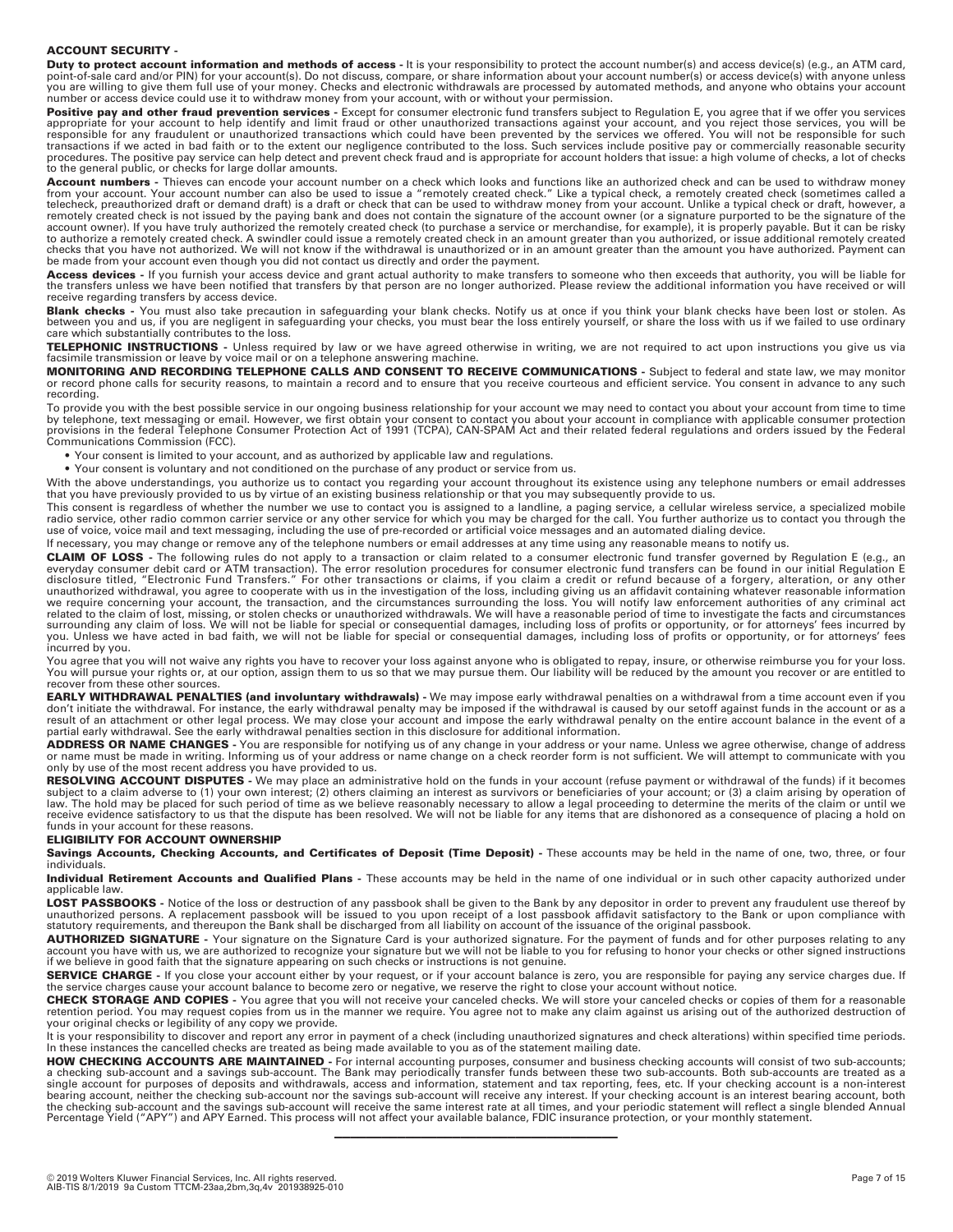# **NOTICE OF NEGATIVE INFORMATION**

Federal law requires us to provide the following notice to customers before any "negative information" may be furnished to a nationwide consumer reporting agency.<br>"Negative information" includes information concerning deli After providing this notice, additional negative information may be submitted without providing another notice.

**We may report information about your account to credit bureaus. Late payments, missed payments or other defaults on your account may be reflected in your credit report.**

# ———————————————————————————————————— **ELECTRONIC FUND TRANSFERS YOUR RIGHTS AND RESPONSIBILITIES**

Indicated below are types of Electronic Fund Transfers we are capable of handling, some of which may not apply to your account. Please read this disclosure carefully because it tells you your rights and obligations for the transactions listed. You should keep this notice for future reference.

**Electronic Fund Transfers Initiated By Third Parties.** You may authorize a third party to initiate electronic fund transfers between your account and the third party's account. These transfers to make or receive payment may be one-time occurrences or may recur as directed by you. These transfers may use the Automated<br>Clearing House (ACH) or other payments network. Your authorizat authorization to convert a check to an electronic fund transfer or to electronically pay a returned check charge can occur when a merchant provides you with notice and you go forward with the transaction (typically, at the point of purchase, a merchant will post a sign and print the notice on a receipt). In all cases, these third party transfers will require you to provide the third party with your account number and bank information. This information can be found on your check as well as on a<br>deposit or withdrawal slip. Thus, you should only provide you trusted third parties whom you have authorized to initiate these electronic fund transfers. Examples of these transfers include, but are not limited to:

- **Preauthorized credits.** You may make arrangements for certain direct deposits to be accepted into your checking, savings or money market account(s).
- **Preauthorized payments.** You may make arrangements to pay certain recurring bills from your checking, statement savings, or money market account(s).
- **Electronic check conversion.** You may authorize a merchant or other payee to make a one-time electronic payment from your checking account using information from your check to pay for purchases or pay bills.
- **Electronic returned check charge.** You may authorize a merchant or other payee to initiate an electronic fund transfer to collect a charge in the event a check is returned for insufficient funds.

#### Please also see **Limitations on frequency of transfers** section regarding limitations that apply to savings accounts. **Telephone Banking - types of transfers.** You may access your account by telephone 24 hours a day, seven days a week, at 1-800-303-2434 using a touch tone

- phone, your personal identification number (PIN), your account numbers, and your social security number, to:
	- **•** transfer funds between checking, statement savings, and money market account(s) **-** you may transfer no more than \$99,999.99 per transaction
	- **•** make payments from checking, statement savings, or money market accounts with us to loan accounts with us
		- **-** Loan payments may be regularly scheduled

may be principal

- may not be late payments may not be payoffs
- **•** get information about:
	- **-** the account balance of checking, statement savings, or money market account(s)
	- **-** 12 months of history for deposit accounts

**-** loan accounts, such as last payment, next payment, interest, and current balance

**ATM Transfers - types of transfers and dollar limitations.** You may access your account(s) by ATM using your ATM card and PIN or Visa® Check Card and PIN,

to:

- **•** make deposits to checking, statement savings, or money market account(s)
	- **-** deposits not available at ATMs we do not own
- **•** get cash withdrawals from checking, statement savings, or money market account(s)
- **Using an ATM card:**
- **-** you may withdraw up to \$500.00 per day
- **Using a Debit card:**
	- **-** If you are 18 years of age or older, you may withdraw up to \$1,000.00 per day.
	- If you are 17 years of age or younger, you may withdraw up to \$500.00 per day.
- **You must notify the Bank when you become eligible, based on your age, for increased daily withdrawal limits.**
- **•** transfer funds between checking, statement savings, and money market account(s)
- make payments from checking, statement savings, or money market account(s) to loan accounts with us
- **•** get information about:
- **-** the account balance of your checking, statement savings, or money market account(s)
- Some of these services may not be available at all terminals.

**Types of ATM Card Point-of-Sale (POS) Transactions.** You may access your checking, statement savings, or money market account(s) to purchase goods (in<br>person), pay for services (in person), get cash from a merchant, if th participating merchant will accept.

**Point-of-Sale Transactions - dollar limitations.** Using your card:

**•** You may not exceed \$300.00 in POS transactions per day

Types of Visa® Check Card Point-of-Sale Transactions. You may access your checking or statement savings account(s) to purchase goods (in person, online, or by phone), pay for services (in person, online, or by phone), get cash from a merchant, if the merchant permits, or from a participating financial<br>institution, and do anything that a participating merchant will

**Point-of-Sale Transactions - dollar limitations.** Using your card:

- **•** If you are aged 18 years or older, you may not exceed \$4,000.00 in POS transactions per day
- **•** If you are 17 years of age or younger, you may not exceed \$2,000.00 in POS transactions per day.
- **You must notify the Bank when you become eligible, based on your age, for increased daily withdrawal limits.**

Please also see **Limitations on frequency of transfers** section regarding limitations that apply to debit card transactions.

#### **Currency Conversion and International Transactions.**

**(a) For point-of-sale (merchant) transactions using Visa network and ATM transactions using Plus network.** When you use your Visa® Check Card for this type of transaction and it settles in a currency other than US Dollars, the charge will be converted into the US Dollar amount. The currency conversion rate used to<br>determine the transaction amount in US Dollars is either central processing date, which rate may vary from the rate Visa itself receives, or the government-mandated rate in effect for the applicable central processing date. The conversion rate in effect on the processing date may differ from the rate in effect on the transaction date or posting date.

Visa USA charges us a 1% International Service Assessment on all international transactions regardless of whether there is a currency conversion. As a result, we will charge you a 1% international transaction fee on all international transactions. An international transaction is a transaction where the issuer of the card used is not located in the transaction country. This means an international transaction can occur even though the transaction is made when you are not in a foreign country. For<br>example, a transaction made online with a foreign merchan

**(b) For ATM transactions using Cirrus network.** When you use your Visa® Check Card for this type of transaction and it settles in a currency other than US Dollars, Mastercard/Cirrus will convert the charge into a US Dollar amount. The Mastercard/Cirrus currency conversion procedure is based on rates observed in the<br>wholesale market or, where applicable, on government-mandate currency that is in effect on the day the transaction occurred. However, in limited situations, particularly where Mastercard/Cirrus transaction processing is being delayed, Mastercard/Cirrus may instead use the rate for the applicable currency in effect on the day the transaction is processed.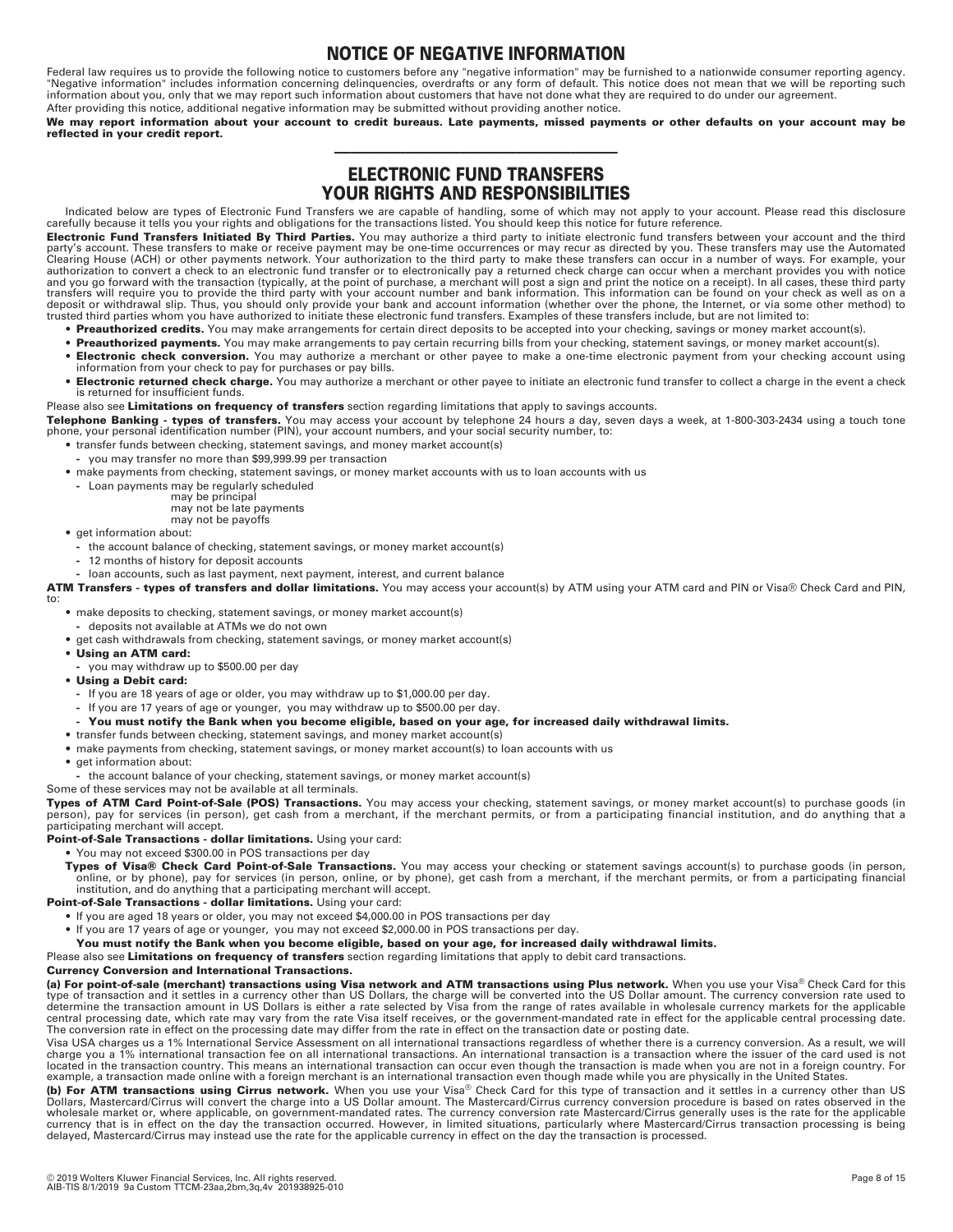Mastercard/Cirrus charges us a Currency Conversion Assessment of 20 basis points (.2% of the transaction) for performing the currency conversion. In addition,<br>Mastercard/Cirrus charges us an Issuer Cross-Border Assessment there is a currency conversion. As a result, we will charge you a currency conversion fee of .2% of the transaction if there is a currency conversion and a cross-border transaction fee of .9% of the transaction. The cross-border transaction fee is charged on all cross-border transactions regardless of whether there is a currency conversion. A cross-border transaction is a transaction that occurs at a card acceptance location in a different country from the country in which the card was issued.<br>This means a cross-border transaction can occur even t with a foreign merchant is a cross-border transaction even though made while you are physically in the United States.

Advisory Against Illegal Use. You agree not to use your card(s) for illegal gambling or other illegal purpose. Display of a payment card logo by, for example, an online merchant does not necessarily mean that transactions are lawful in all jurisdictions in which the cardholder may be located.

**Non-Visa® Debit Transaction Processing.** We have enabled non-Visa® debit transaction processing. This means you may use your Visa® Check Card on a PIN-Debit Network\* (a non-Visa® network) without using a PIN.

The provisions of your agreement with us relating only to Visa® transactions are not applicable to non-Visa® transactions. For example, the additional limits on liability (sometimes referred to as Visa's zero-liability program) and the streamlined error resolution procedures offered on Visa® Check Card transactions are not<br>applicable to transactions processed on a PIN-Debit Networ

\*Visa® Rules generally define *PIN-Debit Network* as a non-Visa® debit network that typically authenticates transactions by use of a personal identification number (PIN) but that is not generally known for having a card program.

**Visa Account Updater Notice of Right to Opt Out.** Your Visa Debit Card will be automatically enrolled in the free Visa® Account Updater (VAU) service. With<br>VAU, your account files will be updated when information changes merchants directly if your card information changes. You are entitled to opt out of this service. You may opt out at any time.

If you want to opt out, phone us at (781) 729-2130 or notify us through our website at www.winchestersavings.com. You must include your name, account number and card number. If you opt out, you may opt back in if you decide you want the Visa Account Updater service in the future. You may opt in the same way(s) that you can opt out.

**Internet Banking - types of transfers and dollar limitations.** You may access your account(s) by computer through the Internet by logging onto our website at www.winchestersavings.com or using our Winchester Savings Bank mobile app and using your user identification and password to:

- **•** transfer funds up to \$500,000.00 between your checking, statement savings, and money market account(s) with us
- **•** transfer funds up to \$250,000.00 from your Home Equity Line of Credit to your checking, statement savings, and money market account(s) with us
- **•** transfer funds up to \$500,000.00 from your checking, statement savings, and money market account(s) with us to your passbooks savings account(s) with us
- **•** make payments up to \$250,000.00 from your checking, statement savings, or money market to your loan account(s) with us
- **•** make payments up to \$5,000 from your account(s) at other institutions to your loan accounts
- **•** make payments from checking account(s) with us to third parties
- **-** the maximum payment amount will vary depending on our risk model
- **•** transfer funds up to \$5,000 between your checking, statement savings, and money market account(s) with us to your account(s) at other institutions **•** get information about:
- **-** the account balance of checking, statement savings, passbook savings, money market, certificate of deposit account(s), or loan accounts **-** 16 months of history for deposit accounts
- 
- **Limitations on frequency of transfers.** In addition to those limitations on transfers elsewhere described, if any, the following limitations apply: **•** Transfers from a statement savings or money market account to third parties by preauthorized transfer or by check, draft, debit card, or similar order are limited to ten per monthly statement cycle.

**FEES** 

- **•** For security reasons, there may be other limits on the number of transfers you can make by ATM, telephone, debit card, or computer.
- **•** We do not charge for direct deposits to any type of account.
- 
- **•** We do not charge for preauthorized payments from any type of account. Except as indicated elsewhere, we do not charge for these electronic fund transfers.
- 
- **ATM Operator/Network Fees.** When you use an ATM not owned by us, you may be charged a fee by the ATM operator or any network used (and you may be<br>charged a fee for a balance inquiry even if you do not complete a fund tran

### **DOCUMENTATION**

- **Terminal transfers.** You can get a receipt at the time you make a transfer to or from your account using an automated teller machine or point-of-sale terminal. However, you may not get a receipt if the amount of the transfer is \$15 or less.
- **Preauthorized credits.** If you have arranged to have direct deposits made to your account at least once every 60 days from the same person or company, you can call us at (781) 729-2130 to find out whether or not the deposit has been made.
- **Periodic statements.**

You will get a monthly account statement from us for your checking, statement savings, or money market accounts.

For passbook accounts, if the only possible electronic transfers to or from your account are preauthorized credits, we do not send periodic statements. You may bring your passbook to us and we will record any electronic deposits that were made since the last time you brought in your passbook.

#### **PREAUTHORIZED PAYMENTS**

- **Right to stop payment and procedure for doing so.** If you have told us in advance to make regular payments out of your account, you can stop any of these payments. Here is how:
- Call or write us at the telephone number or address listed in this disclosure in time for us to receive your request 3 business days or more before the payment is scheduled to be made. If you call, we may also require you to put your request in writing and get it to us within 14 days after you call. Please refer to our Schedule of Service Charges for the amount we will charge you for each stop-payment order you give.
- **Notice of varying amounts.** If these regular payments may vary in amount, the person you are going to pay will tell you, 10 days before each payment, when it will be made and how much it will be. (You may choose instead to get this notice only when the payment would differ by more than a certain amount from the previous payment, or when the amount would fall outside certain limits that you set.)
- Liability for failure to stop payment of preauthorized transfer. If you order us to stop one of these payments 3 business days or more before the transfer is scheduled, and we do not do so, we will be liable for your los

### **FINANCIAL INSTITUTION'S LIABILITY**

Liability for failure to make transfers. If we do not complete a transfer to or from your account on time or in the correct amount according to our agreement with you, we will be liable for your losses or damages. However, there are some exceptions. We will not be liable, for instance:

- (1) If, through no fault of ours, you do not have enough money in your account to make the transfer.
- (2) If you have an overdraft line and the transfer would go over the credit limit.
- (3) If the automated teller machine where you are making the transfer does not have enough cash.
- (4) If the terminal or system was not working properly and you knew about the breakdown when you started the transfer.
- (5) If circumstances beyond our control (such as fire or flood) prevent the transfer, despite reasonable precautions that we have taken.
- (6) There may be other exceptions stated in our agreement with you.

**CONFIDENTIALITY** 

We will disclose information to third parties about your account or the transfers you make:

- (1) where it is necessary for completing transfers; or
- (2) in order to verify the existence and condition of your account for a third party, such as a credit bureau or merchant; or
- (3) in order to comply with government agency or court orders; or

#### (4) if you give us written permission.

#### **UNAUTHORIZED TRANSFERS**

#### **(a) Consumer liability.**

Generally. Tell us AT ONCE if you believe your card and/or code has been lost or stolen, or if you believe that an electronic fund transfer has been made without Generally. Tell us AT ONCE if you believe your check. Teleph your card and/or code without your permission.

Also, if your statement shows transfers that you did not make, including those made by card, code or other means, tell us at once. If you do not tell us within 60 days after the statement was mailed to you, you may not get back the money you lost (up to \$50) after the 60 days if we can prove that we could have stopped someone from taking the money if you had told us in time.

If a good reason (such as a long trip or a hospital stay) kept you from telling us, we will extend the time period.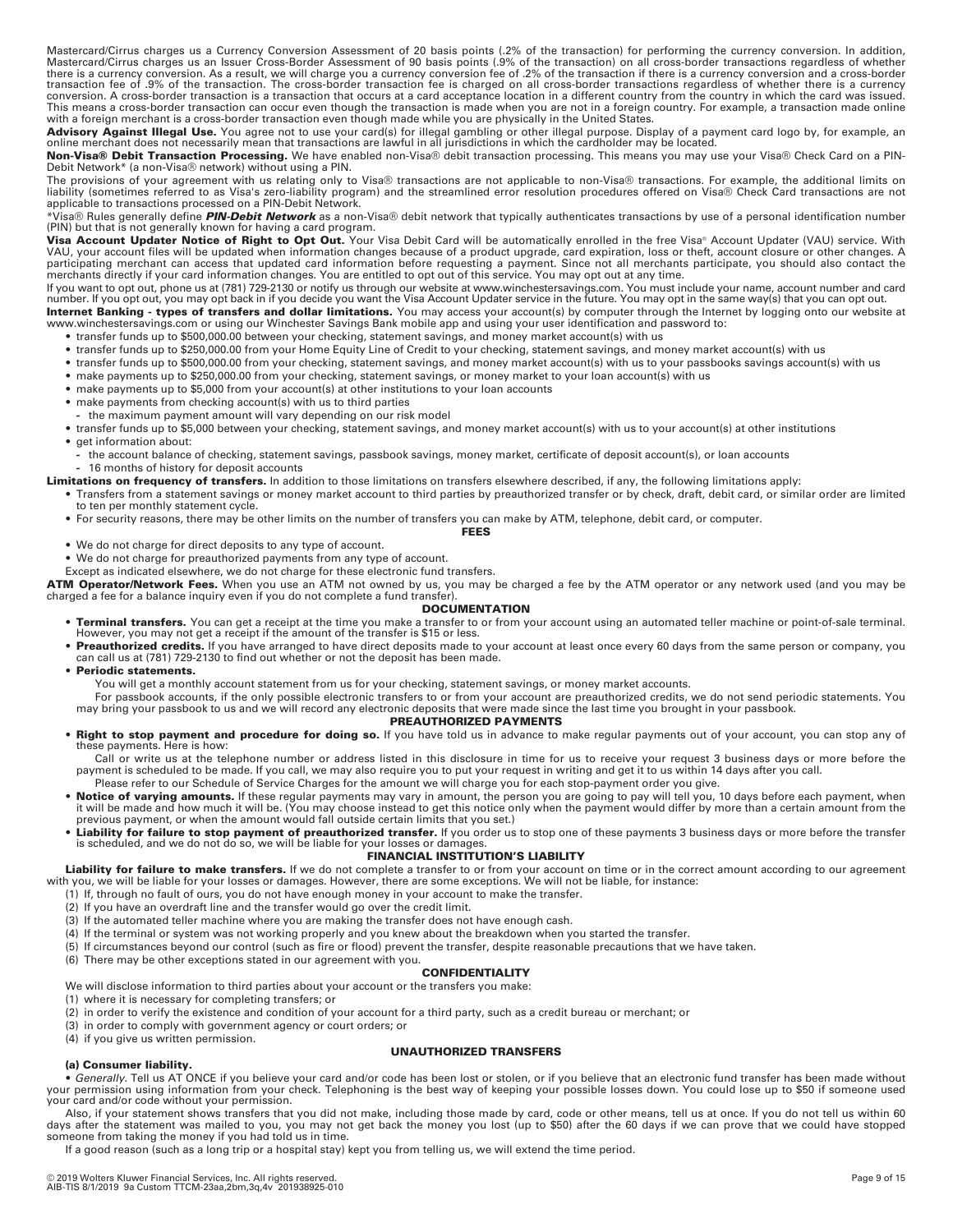A*dditional Limit on Liability for Visa® Check Card.* Unless you have been negligent or have engaged in fraud, you will not be liable for any unauthorized transactions using your lost or stolen Visa® Check Card. This addit Visa International Service Association.

(b) Contact in event of unauthorized transfer. If you believe your card and/or code has been lost or stolen, call or write us at the telephone number or address listed in this disclosure. You should also call the number or information from your check without your permission.

#### **ERROR RESOLUTION NOTICE**

In case of errors or questions about your electronic transfers, call or write us at the telephone number or address listed in this disclosure, as soon as you can, if you think your statement or receipt is wrong or if you need more information about a transfer listed on the statement or receipt. We must hear from you no later than 60 days after we sent the FIRST statement on which the problem or error appeared.

(1) Tell us your name and account number (if any).

(2) Describe the error or the transfer you are unsure about, and explain as clearly as you can why you believe it is an error or why you need more information.

(3) Tell us the dollar amount of the suspected error.

If you tell us orally, we may require that you send us your complaint or question in writing within 10 business days.

We will determine whether an error occurred within 10 business days (5 business days for Visa® Check Card point-of-sale transactions processed by Visa® and 20 business days if the transfer involved a new account) after we hear from you and will correct any error promptly. If we need more time, however, we may take up to 45 days (90 days if the transfer involved a new account, a point-of-sale transaction, or a foreign-initiated transfer) to investigate your complaint or question. If we decide to do this, we will credit your account within 10 business days (5 business days for Visa® Check Card point-of-sale transactions processed by Visa® and 20 business days if the transfer involved a new account) for the amount you think is in error, so that you will have the use of the money during the time it takes us to complete our investigation. If we ask you to put your complaint or question in writing and we do not receive it within 10 business days, we may not credit your account. Your account is considered a new account for the first 30 days after the first deposit is made, unless each of you already has an established account with us before this account is opened.

We will tell you the results within three business days after completing our investigation. If we decide that there was no error, we will send you a written explanation. You may ask for copies of the documents that we used in our investigation.

> WINCHESTER SAVINGS BANK P.O. BOX 640 WINCHESTER, MASSACHUSETTS 01890 Business Days: Monday through Friday Phone: (781) 729-2130

MORE DETAILED INFORMATION IS AVAILABLE ON REQUEST

# ———————————————————————————————————— **YOUR ABILITY TO WITHDRAW FUNDS**

## **(For all Checking and Savings Accounts, excluding**

**Variable Rate Retirement Savings Accounts)**  Our policy is to make funds from most deposits available to you immediately after we receive your deposit except as stated below. At that time, you can withdraw the funds in cash and we will use the funds to pay checks that you have written.

Please remember that even after we have made funds available to you, and you have withdrawn the funds, you are still responsible for checks you deposit that are returned to us unpaid and for any other problems involving your deposit.

For determining the availability of your deposits, every day is a business day, except Saturdays, Sundays, and federal holidays. If you make a deposit before closing on a business day that we are open, we will consider that day to be the day of your deposit. However, if you make a deposit after closing or on a day we are not open, we will consider that the deposit was made on the next business day we are open.

## **CHECK CASHING**

If we cash a check for you that is drawn on another bank, we may withhold the availability of a corresponding amount of funds that are already in your account. Those funds will be available at the time funds from the check we cashed would have been available if you had deposited it. **HOLDS ON OTHER FUNDS (OTHER ACCOUNTS)** 

lf we accept for deposit a check that is drawn on another bank, we may make funds from the deposit available for withdrawal immediately but delay your<br>availability to withdraw a corresponding amount of funds that you have available for withdrawal until the time periods that are described elsewhere in this disclosure for the type of check that you deposited.

#### **LONGER DELAYS MAY APPLY**

Case-by-case delays. In some cases, we will not make all of the funds that you deposit by check available to you immediately. Depending on the type of check that you deposit, funds may not be available until the second business day after the day of your deposit. The first \$225 of your deposits, however, will be available on the first business day after the day of your deposit.

lf we are not going to make all of the funds from your deposit available immediately, we will notify you at the time you make your deposit. We will also tell you<br>when the funds will be available. If your deposit is not mad will mail you the notice by the day after we receive your deposit.

If you will need the funds from a deposit right away, you should ask us when the funds will be available.

**Safeguard exceptions.** In addition, funds you deposit by check may be delayed for a longer period under the following circumstances:

We believe a check you deposit will not be paid.

You deposit checks totaling more than \$7,000 on any one day. The funds in excess of \$7,000 may be subject to delayed availability.

You redeposit a check that has been returned unpaid.

You have overdrawn your account repeatedly in the last six months.

There is an emergency, such as failure of computer or communications equipment.

We will notify you if we delay your ability to withdraw funds for any of these reasons, and we will tell you when the funds will be available. They will generally be available no later than the seventh business day after the day of your deposit.

#### **SPECIAL RULES FOR NEW ACCOUNTS**

An account is defined as a new account during the first 30 calendar days after the account is opened. An account is open when the first deposit is made to the account. An account is not considered a new account if any customer on the account has had, within 30 days before the account was opened, another account with us which has been opened for at least 30 days; or is a loan customer.

If you are a new customer, the following special rules will apply during the first 30 days your account is open.

Funds from electronic direct deposits and cash deposits to your account will be available on the day we receive the deposit. Funds from deposits of wire transfers and the first \$5,525 of a day's total deposits of cashier's, certified, teller's, traveler's, and federal, state and local government checks will be available on the first business day after the day of your deposit if the deposit meets certain conditions. For example, the checks must be payable to you. The excess over \$5,525 will be<br>available on the fifth business day after the day of your d

#### Funds from all other check deposits will be available on the fifth business day after the day of your deposit. **DEPOSITS AT AUTOMATED TELLER MACHINES**

Most deposits made at our ATMs will be available by 4:00 P.M. on the first business day after the day of deposit. All ATMs that we own and operate are identified as our machines.

# **YOUR ABILITY TO WITHDRAW FUNDS**

**(For Variable Rate Retirement Savings Accounts)**  This policy statement applies to Variable Rate Retirement Savings accounts.

Our policy is to make funds from your cash, check, and electronic direct deposits available to you immediately. At that time, you can withdraw the funds in cash in

accordance with IRA regulations.

Please remember that even after we have made funds available to you, and you have withdrawn the funds, you are still responsible for checks you deposit that are returned to us unpaid and for any other problems involving your deposit.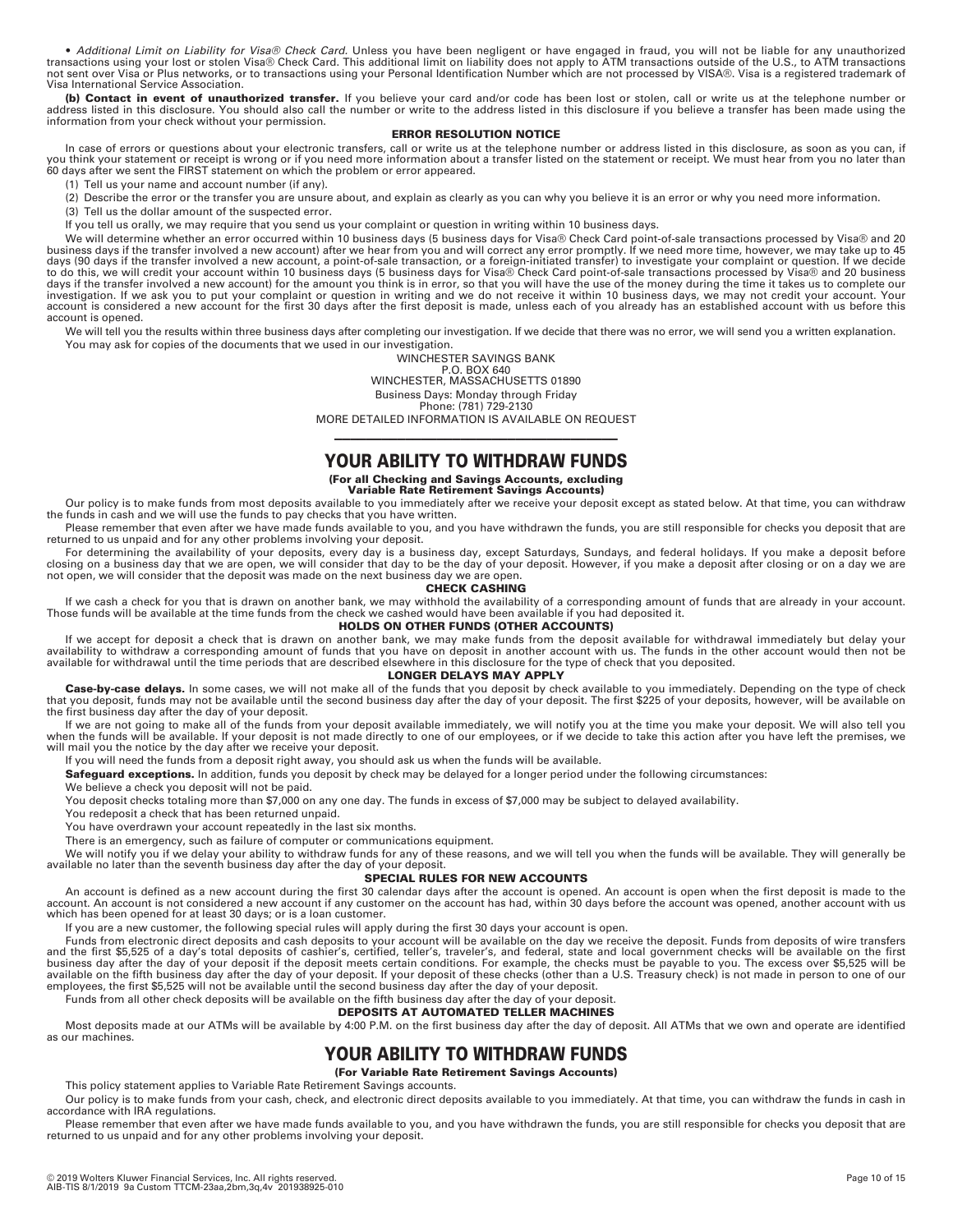For determining the availability of your deposits, every day is a business day, except Saturdays, Sundays, and federal holidays. If you make a deposit before<br>closing on a business day that we are open, we will consider tha not open, we will consider that the deposit was made on the next business day we are open.

#### **CHECK CASHING**

lf we cash a check for you that is drawn on another bank, we may withhold the availability of a corresponding amount of funds that are already in your account.<br>Those funds will be available at the time funds from the check

#### **HOLDS ON OTHER FUNDS (OTHER ACCOUNTS)**

If we accept for deposit a check that is drawn on another bank, we may make funds from the deposit available for withdrawal immediately but delay your availability to withdraw a corresponding amount of funds that you have on deposit in another account with us. The funds in the other account would then not be available for withdrawal until the time periods that are described elsewhere in this disclosure for the type of check that you deposited.

#### **LONGER DELAYS MAY APPLY**

Case-by-case delays. In some cases, we will not make all of the funds that you deposit by check available to you immediately. Depending on the type of check that you deposit, funds may not be available until the second business day after the day of your deposit. The first \$225 of your deposits, however, will be available on the first business day after the day of your deposit.

If we are not going to make all of the funds from your deposit available immediately, we will notify you at the time you make your deposit. We will also tell you when the funds will be available. If your deposit is not made directly to one of our employees, or if we decide to take this action after you have left the premises, we will mail you the notice by the day after we receive your deposit.

If you will need the funds from a deposit right away, you should ask us when the funds will be available.

**Safeguard exceptions.** In addition, funds you deposit by check may be delayed for a longer period under the following circumstances:

We believe a check you deposit will not be paid.

You deposit checks totaling more than \$7,000 on any one day. The funds in excess of \$7,000 may be subject to delayed availability.

You redeposit a check that has been returned unpaid.

There is an emergency, such as failure of computer or communications equipment.

We will notify you if we delay your ability to withdraw funds for any of these reasons, and we will tell you when the funds will be available. They will generally be available no later than the seventh business day after the day of your deposit.

# ———————————————————————————————————— **TRUTH-IN-SAVINGS DISCLOSURE**

#### **RELATIONSHIP BANKING**

Winchester Savings Bank offers two packages that include a range of benefits for our customers. For purposes of determining what is considered part of your<br>Package, we require a Nexus or Nexus Plus Checking Account which m

• **Deposit Accounts:**  Checking Accounts Savings Accounts Money Market Accounts Certificates of Deposit (CDs) IRA & SEP Accounts

#### • **Loan Accounts (based on outstanding balances):**

 Home Equity Loans Auto Loans

Personal Loans

#### Residential Mortgage Loans **For both Packages, the following conditions apply:**

- Only personal accounts are eligible.
- All accounts included in the Package must include as an owner at least one of the owners of the Nexus or Nexus Plus Checking Account.
- Fiduciary accounts are not eligible to be included in the package. For example, accounts held as Custodian, Personal Representative, Authorized Signer, or Rep Payee.

• Only the owners of the Nexus or Nexus Plus Checking Account are eligible to receive Package benefits.

### **Nexus Package**

You are eligible for the following benefits included in the Nexus Package:

- No monthly maintenance fees on the deposit accounts within your Nexus Package
- Free basic check order
- Free Visa Debit Card
- Reimbursement of up to \$20.00 per statement cycle for non-WSB ATM surcharges on your Nexus Checking Account when balance requirements are met
- Free Online Banking and Bill Pay
- Free Money Orders and Treasurers Checks
- Free Automatic Account Transfer Overdraft Protection on your Nexus Checking Account
- Discounted outgoing domestic and foreign wire transfer fees
- Individual Retirement Accounts (IRAs) with no annual fee
- Self Employed Retirement Accounts (SEPs) with no annual fee
- Free 2x5 Safe Deposit Box (subject to availability) or equivalent discount on a larger box
- Preferred rates on fixed rate home equity loans and auto loans (subject to credit approval)
- Preferred rates on Certificates of Deposit (CDs) with an active direct deposit to your Nexus Checking Account.
- New residential first mortgage loan customers are entitled to a \$150.00 credit provided that automatic loan payments from your Nexus Checking Account are setup within 30 days of the loan closing date. The credit will be deposited to your Nexus Checking Account on or about 180 days after the loan closing date provided<br>that your automatic loan payment is still active. This offer

A monthly maintenance service charge will be charged to your Nexus Checking Account if the balance of the accounts in your Nexus Package falls below the required minimum balance of \$25,000.00 any day of the statement cycle. Please refer to our Schedule of Service Charges for more information.

## **Nexus Plus Package**

- You are eligible for the following benefits included in the Nexus Plus Package:
- No monthly maintenance fees on the deposit accounts within your Nexus Plus Package
- Free basic check order or a \$20.00 discount on premium check orders
- Free Visa Debit Card
- Unlimited reimbursement for non-WSB ATM surcharges on your Nexus Plus Checking Account when balance requirements are met
- Free Online Banking and Bill Pay
- Free Money Orders and Treasurers Checks
- Free Automatic Account Transfer Overdraft Protection on your Nexus Plus Checking Account
- Free outgoing domestic and foreign wire transfers
- Individual Retirement Accounts (IRAs) with no annual fee
- Self Employed Retirement Accounts (SEPs) with no annual fee
- Free 2x5 Safe Deposit Box (subject to availability) or equivalent discount on a larger box
- Preferred rates on fixed rate home equity loans and auto loans (subject to credit approval)
- Preferred rates on Certificates of Deposit (CDs) with an active direct deposit to your Nexus Plus Checking Account.
- New residential first mortgage loan customers are entitled to a \$150.00 credit provided that automatic loan payments from your Nexus Plus Checking Account are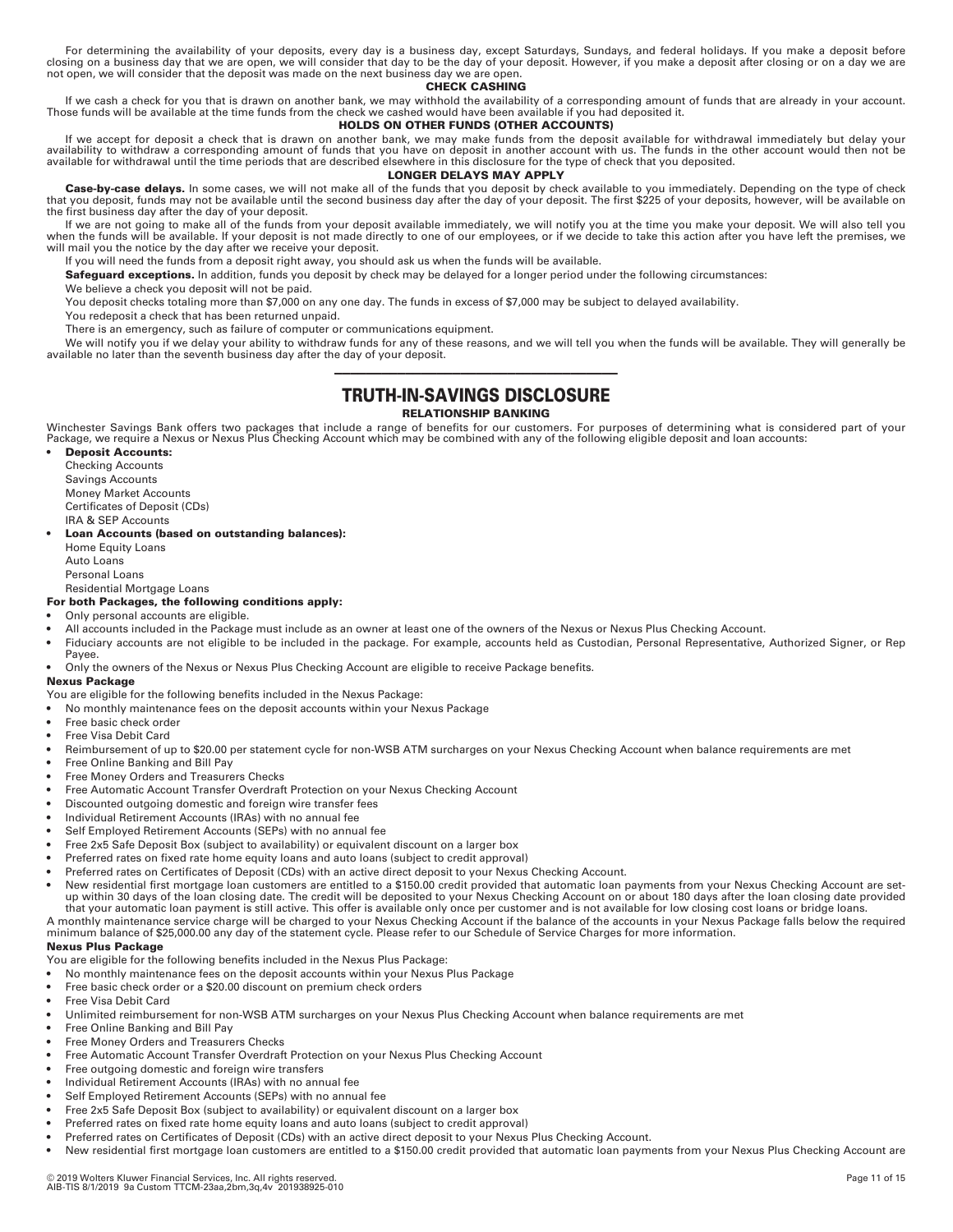set-up within 30 days of the loan closing date. The credit will be deposited to your Nexus Plus Checking Account on or about 180 days after the loan closing date<br>provided that your automatic loan payment is still active. T r<br>loans.

A monthly maintenance service charge will be charged to your Nexus Plus Checking Account if the balance of the accounts in your Nexus Plus Package falls below the required minimum balance of \$200,000.00 any day of the statement cycle. Please refer to our Schedule of Service Charges for more information.

# **NEXUS CHECKING ACCOUNT**

Rate information - Your interest rate and annual percentage yield may change. Please refer to our current rate sheet.

**Frequency of rate changes -** We may change the interest rate on your account at any time.

**Determination of rate -** At our discretion, we may change the interest rate on your account.

**Compounding and crediting frequency -** Interest will be compounded every month. Interest will be credited to your account on the last business day of each month.

**Effect of closing an account** - If you close your account before interest is credited, you will not receive the accrued interest.

**Minimum balance to open the account -** You must deposit \$10.00 to open this account.

**Minimum balance to avoid imposition of fees -** A monthly maintenance service charge will be imposed every statement cycle if the daily balance of the accounts<br>in your Nexus Package falls below the required minimum balance

**Minimum balance to obtain the annual percentage yield disclosed -** You must maintain a minimum balance of \$10.00 in the account each day to obtain the disclosed annual percentage yield.

Daily balance computation method - We use the daily balance method to calculate the interest on your account. This method applies a daily periodic rate to the principal in the account each day.

**Accrual of interest on noncash deposits -** Interest begins to accrue on the business day you deposit noncash items (for example, checks).

**Temporary transaction limitations -** You may not access your account until your identity has been verified. If you do not provide us with the necessary identity verification documents within ten calendar days of our request, your account will be closed.

#### **NEXUS PLUS CHECKING ACCOUNT**

**Rate information -**Your interest rate and annual percentage yield may change. Please refer to our current rate sheet.

**Frequency of rate changes -** We may change the interest rate on your account at any time.

**Determination of rate -** At our discretion, we may change the interest rate on your account.

**Compounding and crediting frequency -** Interest will be compounded every month. Interest will be credited to your account on the last business day of each month.

**Effect of closing an account -** If you close your account before interest is credited, you will not receive the accrued interest.

**Minimum balance to open the account -** You must deposit \$10.00 to open this account.

**Minimum balance to avoid imposition of fees -** A monthly maintenance service charge will be imposed every statement cycle if the daily balance of the accounts in your Nexus Plus Package falls below the required minimum balance of \$200,000 any day of the cycle. See separate Schedule of Service Charges.

**Minimum balance to obtain the annual percentage yield disclosed -** You must maintain a minimum balance of \$10.00 in the account each day to obtain the disclosed annual percentage yield.

Daily balance computation method - We use the daily balance method to calculate the interest on your account. This method applies a daily periodic rate to the principal in the account each day.

**Accrual of interest on noncash deposits -** Interest begins to accrue on the business day you deposit noncash items (for example, checks).

**Temporary transaction limitations** - You may not access your account until your identity has been verified. If you do not provide us with the necessary identity<br>verification documents within ten calendar days of our reque

#### **FREE CHECKING ACCOUNT**

**Rate Information -** This account does not earn interest.

**Minimum balance to open the account -** You must deposit \$10.00 to open this account.

**Temporary transaction limitations -** You may not access your account until your identity has been verified. If you do not provide us with the necessary identity verification documents within ten calendar days of our request, then your account will be closed.

**Non-WSB ATM surcharge reimbursement -** To qualify for the non-WSB ATM surcharge reimbursement of up to \$10.00 per statement cycle, you must register for Online Banking and eStatements.

**Fees -** See separate Schedule of Service Charges.

#### **INTEREST CHECKING ACCOUNT**

**Rate Information -** Your interest rate and annual percentage yield may change. Please refer to our current rate sheet.

**Frequency of rate changes -** We may change the interest rate on your account at any time.

**Determination of rate -** At our discretion, we may change the interest rate on your account.

**Compounding and crediting frequency -** Interest will be compounded every month. Interest will be credited to your account on the last business day of each month.

**Effect of closing an account -** If you close your account before interest is credited, you will not receive the accrued interest.

**Minimum balance to open the account -** You must deposit \$10.00 to open this account.

**Minimum balance to avoid imposition of fees** - A monthly maintenance service charge will be imposed every statement cycle if the balance in the account falls<br>below \$1,000.00 any day of the cycle. See separate Schedule of

**Minimum balance to obtain the annual percentage yield disclosed -** You must maintain a minimum balance of \$10.00 in the account each day to obtain the disclosed annual percentage yield.

Daily balance computation method - We use the daily balance method to calculate the interest on your account. This method applies a daily periodic rate to the principal in the account each day.

**Accrual of interest on noncash deposits -** Interest begins to accrue on the business day you deposit noncash items (for example, checks).

**Temporary transaction limitations -** You may not access your account until your identity has been verified. If you do not provide us with the necessary identity verification documents within ten calendar days of our request, then your account will be closed.

**Non-WSB ATM surcharge reimbursement -** To qualify for the non-WSB ATM surcharge reimbursement of up to \$10.00 per statement cycle, you must register for Online Banking and eStatements and meet the balance requirements.

**Fees -** See separate Schedule of Service Charges.

#### **STUDENT CHECKING ACCOUNT**

**Rate Information -** This account does not earn interest.

**Minimum balance to open the account -** You must deposit \$10.00 to open this account.

**Temporary transaction limitations -** You may not access your account until your identity has been verified. If you do not provide us with the necessary identity verification documents within ten calendar days of our request, then your account will be closed.

**Account opening -** All students under 18 years of age must have parent or guardian as joint owner on checking account.

**Non-WSB ATM surcharge reimbursement -** To qualify for the non-WSB ATM surcharge reimbursement of up to \$20.00 per statement cycle, you must register for Online Banking and eStatements.

**Action by the bank upon your 25th Birthday -** The Student Checking Account will automatically convert to a Free Checking Account on your 25th birthday.

**MONEY MARKET ACCOUNT** 

**Rate Information -** Your interest rate and annual percentage yield may change. Please refer to our current rate sheet.

**Frequency of rate changes -** We may change the interest rate on your account at any time.

**Determination of rate -** At our discretion, we may change the interest rate on your account.

**Compounding and crediting frequency -** Interest will be compounded every month. Interest will be credited to your account on the last business day of each month.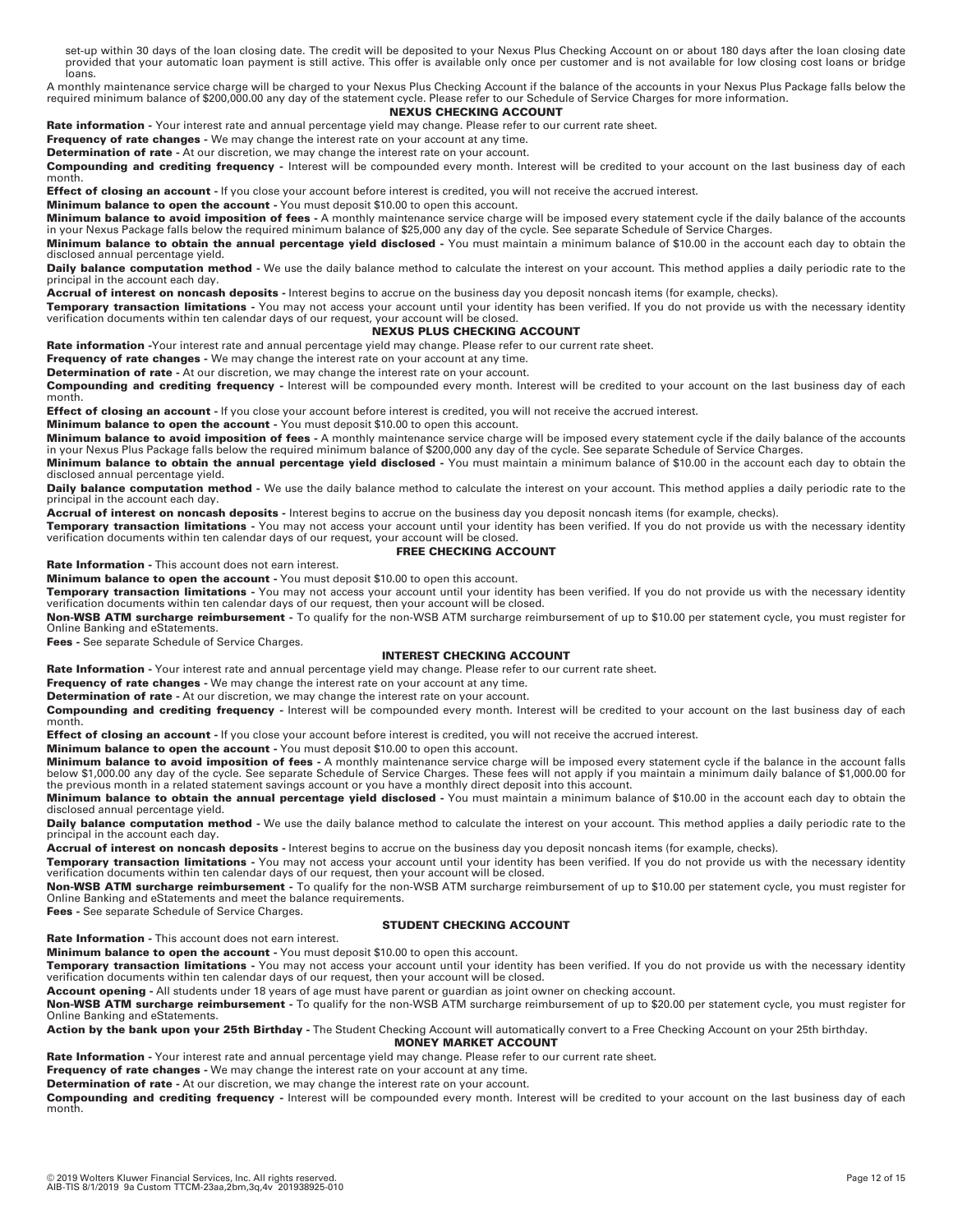**Effect of closing an account -** If you close your account before interest is credited, you will not receive the accrued interest.

**Minimum balance to open the account -** You must deposit \$2,500.00 to open this account.

**Minimum balance to avoid imposition of fees -** A monthly maintenance service charge will be imposed every statement cycle if the balance in the account falls below \$2,500.00 any day of the cycle. See separate Schedule of Service Charges.

**Minimum balance to obtain the annual percentage yield disclosed** - The minimum daily balance required in order to earn interest is \$10.00. The annual<br>percentage yield and interest rate may change at our discretion on a da account may vary depending on the daily balances maintained based on the tiers listed below. Please refer to our current rate sheet.

\$10.00 - \$49,999.99 \$50,000.00 - \$249,999.99

\$250,000.00 - \$499,999.99

\$500,000.00 and over

**Daily balance computation method -** We use the daily balance method to calculate the interest on your account. This method applies a daily periodic rate to the principal in the account each day.

**Accrual of interest on noncash deposits -** Interest begins to accrue on the business day you deposit noncash items (for example, checks).

**Transaction limitations -** Transfers from a Money Market account to third parties by preauthorized transfer or by check, draft, debit card, or similar order are limited to ten per monthly statement cycle.

**Temporary transaction limitations -** You may not access your account until your identity has been verified. If you do not provide us with the necessary identity verification documents within ten calendar days of our request, then your account will be closed.

**Fees -** An excess transaction fee will be charged for each debit transaction in excess of the above limitations. See separate Schedule of Service Charges.

#### **STATEMENT SAVINGS ACCOUNT**

**Rate Information -** Your interest rate and annual percentage yield may change. Please refer to our current rate sheet.

**Frequency of rate changes -** We may change the interest rate on your account at any time.

**Determination of rate -** At our discretion, we may change the interest rate on your account.

**Compounding and crediting frequency -** Interest will be compounded every month. Interest will be credited to your account on the last business day of each month.

**Effect of closing an account -** If you close your account before interest is credited, you will not receive the accrued interest.

**Minimum balance to open the account -** You must deposit \$10.00 to open this account.

**Minimum balance to avoid imposition of fees -** A monthly maintenance service charge will be imposed every month if the balance in the account falls below \$250.00 any day of the month. See separate Schedule of Service Charges.

**Minimum balance to obtain the annual percentage yield disclosed -** The minimum daily balance required in order to earn interest is \$10.00. The annual percentage yield and interest rate may change at our discretion on a daily basis. The annual percentage yield and interest rate paid on the entire balance of your account may vary depending on the daily balances maintained based on the tiers listed below. Please refer to our current rate sheet.

\$10.00 - \$49,999.99 \$50,000.00 - \$249,999.99 \$250,000.00 - \$499,999.99 \$500,000.00 and over

**Daily balance computation method** - We use the daily balance method to calculate the interest on your account. This method applies a daily periodic rate to the principal in the account each day.

**Accrual of interest on noncash deposits -** Interest begins to accrue on the business day you deposit noncash items (for example, checks).

**Transaction limitations -** Transfers from a Statement Savings account to third parties by preauthorized transfer or by debit card or similar order are limited to ten per monthly statement cycle.

**Temporary transaction limitations -** You may not access your account until your identity has been verified. If you do not provide us with the necessary identity verification documents within ten calendar days of our request, then your account will be closed.

**Fees -** An excess transaction fee will be charged for each debit transaction in excess of the above limitations. See separate Schedule of Service Charges.

**PASSBOOK SAVINGS ACCOUNT** 

**Rate Information -** Your interest rate and annual percentage yield may change. Please refer to our current rate sheet.

**Frequency of rate changes -** We may change the interest rate on your account at any time.

**Determination of rate -** At our discretion, we may change the interest rate on your account.

**Compounding and crediting frequency -** Interest will be compounded every month. Interest will be credited to your account on the last business day of each month.

**Effect of closing an account -** If you close your account before interest is credited, you will not receive the accrued interest.

**Minimum balance to open the account -** You must deposit \$10.00 to open this account.

**Minimum balance to avoid imposition of fees -** A monthly maintenance service charge will be imposed every month if the balance in the account falls below

\$250.00 any day of the month. See separate Schedule of Service Charges. **Minimum balance to obtain the annual percentage yield disclosed -** You must maintain a minimum balance of \$10.00 in the account each day to obtain the

disclosed annual percentage yield.

Daily balance computation method - We use the daily balance method to calculate the interest on your account. This method applies a daily periodic rate to the principal in the account each day.

**Accrual of interest on noncash deposits -** Interest begins to accrue on the business day you deposit noncash items (for example, checks).

**Transaction limitations -** You may not make any transfers from this account to another account of yours or to third parties by preauthorized, automatic, or telephone transfer or similar order to third parties.

You must present your passbook to make withdrawals from this account.

**Temporary transaction limitations -** You may not access your account until your identity has been verified. If you do not provide us with the necessary identity verification documents within ten calendar days of our request, then your account will be closed.

#### **HOLIDAY CLUB ACCOUNT / VACATION CLUB ACCOUNT**

**Rate Information -** Your interest rate and annual percentage yield may change. Please refer to our current rate sheet.

**Frequency of rate changes -** We may change the interest rate on your account at any time.

**Determination of rate -** At our discretion, we may change the interest rate on your account.

**Compounding and crediting frequency -** Interest will be compounded every month. Interest will be credited to your account on the last business day of each month.

**Effect of closing an account -** If you close your account before interest is credited, you will not receive the accrued interest.

For Holiday Club accounts, if any withdrawal is made from this account before the maturity, which is October 15, then this account will be closed.

For Vacation Club accounts, if any withdrawal is made from this account before the maturity, which is May 15, then this account will be closed.

# **Minimum balance to open the account -** You must deposit \$1.00 to open this account.

**Minimum balance to obtain the annual percentage yield disclosed -** You must maintain a minimum balance of \$10.00 in the account each day to obtain the disclosed annual percentage yield.

**Daily balance computation method -** We use the daily balance method to calculate the interest on your account. This method applies a daily periodic rate to the principal in the account each day.

**Accrual of interest on noncash deposits -** Interest begins to accrue on the business day you deposit noncash items (for example, checks).

**Transaction limitations -** You may not make any transfers from this account to another account of yours or to third parties by preauthorized, automatic, or telephone transfer or similar order to third parties.

You must present your passbook to make withdrawals from this account.

**Temporary transaction limitations -** You may not access your account until your identity has been verified. If you do not provide us with the necessary identity verification documents within ten calendar days of our request, then your account will be closed.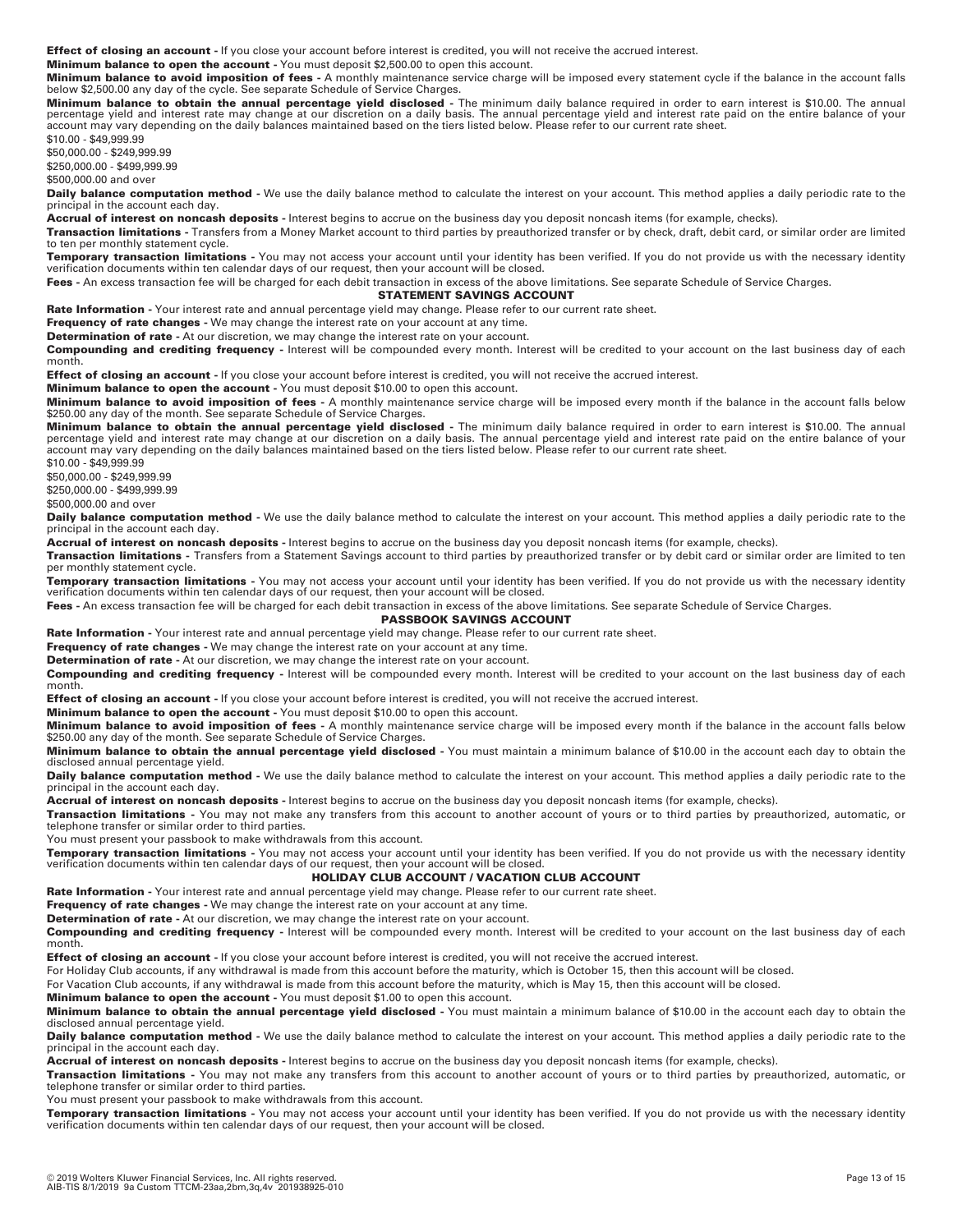#### **CERTIFICATE OF DEPOSIT (TIME DEPOSIT)**

**Rate Information -** Please refer to our current rate sheet.

**Compounding frequency -** Interest will be compounded every month.

**Crediting frequency -** Interest will be credited to your account on the last business day of each month and on maturity.

**Effect of closing an account** - If you close your account before interest is credited, you will not receive the accrued interest.

**Minimum balance to open the account -** Please refer to our current rate sheet.

**Minimum balance to obtain the annual percentage yield disclosed -** You must maintain a minimum balance of \$10.00 in the account each day to obtain the disclosed annual percentage yield.

**Daily balance computation method -** We use the daily balance method to calculate the interest on your account. This method applies a daily periodic rate to the principal in the account each day.

**Accrual of interest on noncash deposits -** Interest begins to accrue on the business day you deposit noncash items (for example, checks).

**Transaction limitations -** You may not make any deposits into your account before maturity.

You may make withdrawals of principal from your account before maturity only if we agree at the time you request the withdrawal. Principal withdrawn before maturity is included in the amount subject to early withdrawal penalty.

You can only withdraw interest credited in the term before maturity of that term without penalty. You can withdraw interest any time during the term of crediting after it is credited to your account.

**Time requirements -** The maturity date is printed on the Receipt of Certificate of Deposit.

- **Early withdrawal penalties** (a penalty may be imposed for withdrawals before maturity) • If your account has an original maturity of less than one year:
	- The fee we may impose will equal 91 days simple interest on the amount withdrawn subject to penalty.
	- If your account has an original maturity of one year or more:
	- The fee we may impose will equal 182 days simple interest on the amount withdrawn subject to penalty.
	- For all CD terms, the minimum penalty we may impose will equal 7 days simple interest on the amount withdrawn subject to penalty, if the withdrawal is made within the first six days after the deposit.

In certain circumstances such as the death or incompetence of an owner of this account, the law permits, or in some cases requires, the waiver of the early withdrawal penalty. Other exceptions may also apply.

**Withdrawal of interest prior to maturity -** The annual percentage yield assumes interest will remain on deposit until maturity. A withdrawal will reduce earnings.

**Automatically renewable time deposit -** This account will automatically renew at maturity. You may prevent renewal if you withdraw the funds in the account at maturity (or within the grace period mentioned below, if any) or we receive written notice from you within the grace period mentioned below, if any. We can prevent<br>renewal if we mail notice to you at least 30 calendar days

Each renewal term will be the same as the original term, beginning on the maturity date. The interest rate will be the same we offer on new time deposits on the maturity date which have the same term, minimum balance (if any) and other features as the original time deposit.

From time to time, we may offer special promotional certificates of deposit for terms of months or years that we do not ordinarily offer. Beginning on the first maturity date, each renewal term for these special CD's will be one year and the interest rate on each renewal will be the same interest rate that we offer at the time of renewal on other comparable CD's with a one year term.

**Grace Period -** You will have ten calendar days after maturity to withdraw the funds without a penalty.

# **IRA CERTIFICATE OF DEPOSIT (TIME DEPOSIT)**

**Rate Information -** Please refer to our current rate sheet.

**Compounding frequency -** Interest will be compounded every month.

**Crediting frequency -** Interest will be credited to your account on the last business day of each month and on maturity.

**Effect of closing an account -** If you close your account before interest is credited, you will not receive the accrued interest.

# **Minimum balance to open the account -** Please refer to our current rate sheet.

**Minimum balance to obtain the annual percentage yield disclosed -** You must maintain a minimum balance of \$10.00 in the account each day to obtain the disclosed annual percentage yield.

**Daily balance computation method** - We use the daily balance method to calculate the interest on your account. This method applies a daily periodic rate to the principal in the account each day.

**Accrual of interest on noncash deposits -** Interest begins to accrue on the business day you deposit noncash items (for example, checks).

**Transaction limitations -** You may not make any deposits into your account before maturity.

You may make withdrawals of principal from your account before maturity only if we agree at the time you request the withdrawal. Principal withdrawn before maturity is included in the amount subject to early withdrawal penalty.

You can only withdraw interest credited in the term before maturity of that term without penalty. You can withdraw interest any time during the term of crediting after it is credited to your account.

**Time requirements -** The maturity date is printed on your Receipt of Certificate of Deposit.

- **Early withdrawal penalties** (a penalty may be imposed for withdrawals before maturity) -
	- If your account has an original maturity of one year or more:
	- The fee we may impose will equal 182 days simple interest on the amount withdrawn subject to penalty.
	- For all CD terms, the minimum penalty we may impose will equal 7 days simple interest on the amount withdrawn subject to penalty, if the withdrawal is made within the first six days after the deposit.

In certain circumstances such as the death or incompetence of an owner of this account, the law permits, or in some cases requires, the waiver of the early withdrawal<br>penalty. Other exceptions may also apply, for example,

**Withdrawal of interest prior to maturity -** The annual percentage yield assumes interest will remain on deposit until maturity. A withdrawal will reduce earnings. **Automatically renewable time deposit -** This account will automatically renew at maturity. You may prevent renewal if you withdraw the funds in the account at maturity (or within the grace period mentioned below, if any) or we receive written notice from you within the grace period mentioned below, if any. We can prevent renewal if we mail notice to you at least 30 calendar days before maturity. If either you or we prevent renewal, interest will not accrue after final maturity.

Each renewal term will be the same as the original term, beginning on the maturity date. The interest rate will be the same we offer on new time deposits on the maturity date which have the same term, minimum balance (if any) and other features as the original time deposit.

From time to time, we may offer special promotional certificates of deposit for terms of months or years that we do not ordinarily offer. Beginning on the first maturity<br>date, each renewal term for these special CD's will on other comparable CD's with a one year term.

**Grace Period -** You will have ten calendar days after maturity to withdraw the funds without a penalty.

Fees - We may impose a service charge for maintaining your retirement plan and outgoing transfers. Refer to our Schedule of Service Charges for additional information.

#### **VARIABLE RATE RETIREMENT SAVINGS ACCOUNT**

**Rate Information -** Your interest rate and annual percentage yield may change. Please refer to our current rate sheet.

**Frequency of rate changes -** We may change the interest rate on your account every month.

**Determination of rate -** At our discretion, we may change the interest rate on your account.

**Compounding and crediting frequency -** Interest will be compounded every month. Interest will be credited to your account on the last business day of each month.

**Effect of closing an account -** If you close your account before interest is credited, you will not receive the accrued interest.

**Minimum balance to open the account -** You must deposit \$10.00 to open this account.

**Minimum balance to obtain the annual percentage yield disclosed -** You must maintain a minimum balance of \$10.00 in the account each day to obtain the disclosed annual percentage yield.

Daily balance computation method - We use the daily balance method to calculate the interest on your account. This method applies a daily periodic rate to the principal in the account each day.